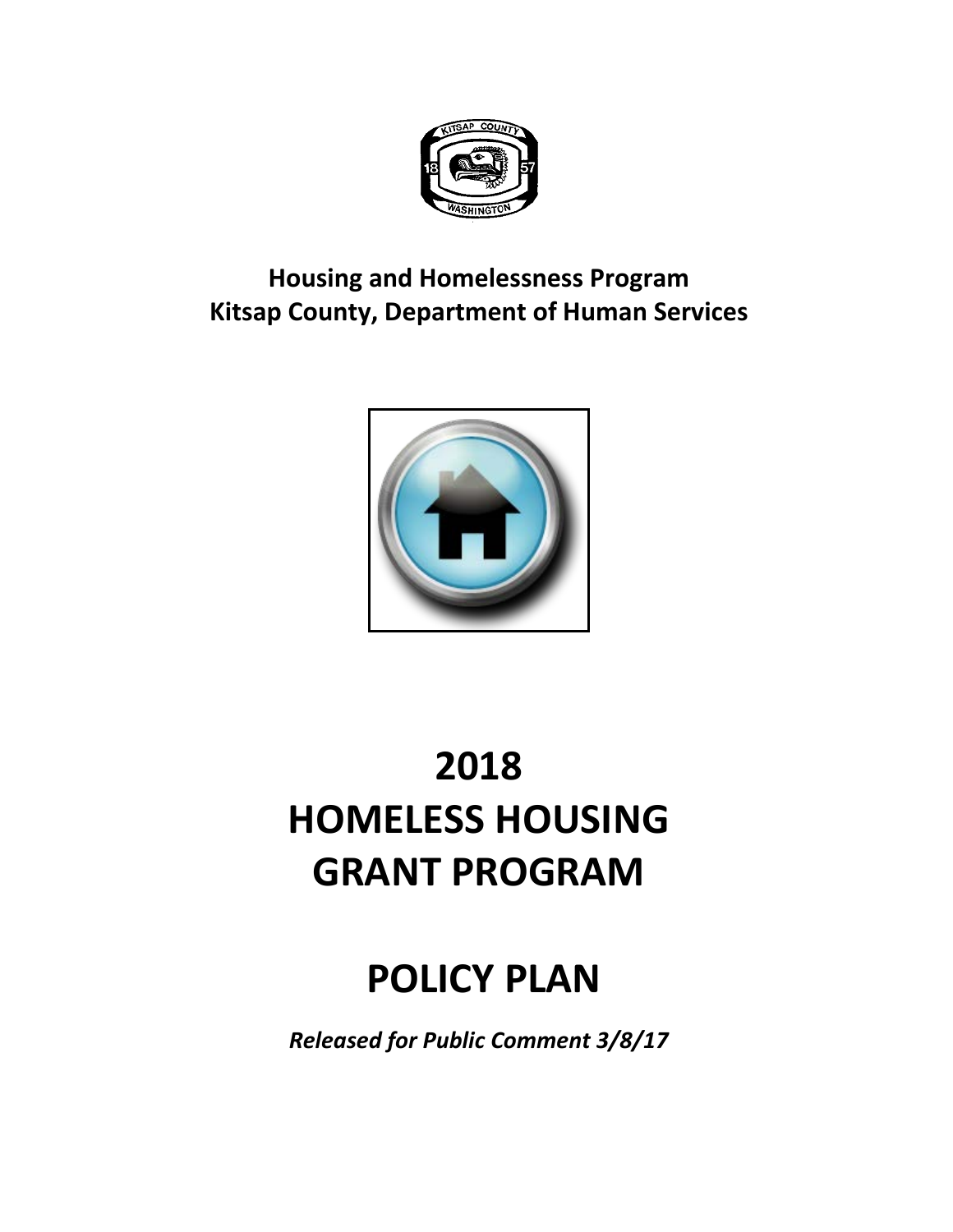## **HOMELESS HOUSING GRANT PROGRAM – 2018 POLICY PLAN**

The 2018 Policy Plan outlines policies used to allocate funding for the 2018 cycle.

# **Contents**

| <b>Section</b>                                    | <b>Page</b> |
|---------------------------------------------------|-------------|
| <b>Homeless Housing Assistance Act</b>            | 1           |
| <b>Homeless Housing Grant Program</b>             | 1           |
| <b>Homeless Housing Plan</b>                      | 3           |
| <b>Homeless Management Information System</b>     | 10          |
| <b>Allocation Process</b>                         | 11          |
| <b>Policies and Regulations for Uses of Funds</b> | 13          |
| <b>Grant Program Administrative Policies</b>      | 14          |
| <b>Appendix A: Citizen Participation Plan</b>     | 16          |
| <b>Appendix B: Acronyms &amp; Glossary</b>        | 24          |
| <b>Appendix C: Conflict of Interest Policy</b>    | 29          |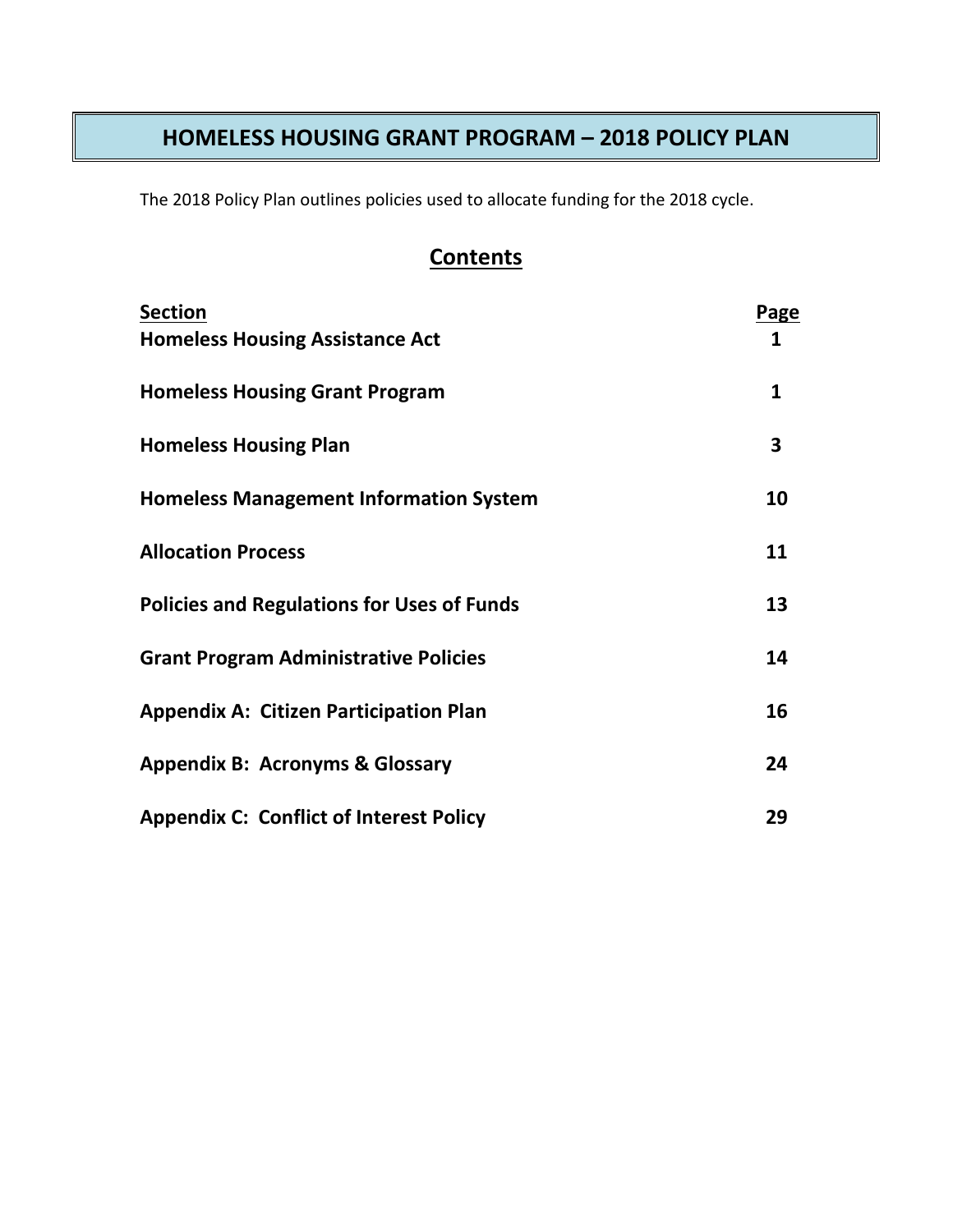#### **HOMELESS HOUSING ASSISTANCE ACT**

#### **WHAT IS THE HOMELESS HOUSING ASSISTANCE ACT?**

In 2005, the Washington State Legislature passed Engrossed Second Substitute House Bill 2163, the Homeless Housing and Assistance Act. This legislation set a statewide goal of reducing homelessness by 50% in 10 years. In addition to requirements at the state level, the legislation contains requirements for each county:

- Development and implementation of a county 10-Year Plan to Reduce Homelessness (also called the Homeless Housing Plan),
- Data collection about homeless people in each county through the Homeless Management Information System (HMIS),
- An Annual Point In Time Count a census of homeless persons, and
- Creation of a countywide Homeless Housing Grant Program (HHGP) to distribute funds that accomplish the goals in the Homeless Housing Plan.

The ESSHB 2163 legislation provides a funding source for the homeless housing grant program through an additional surcharge on document recording fees. Subsequent legislation has increased the amount of the surcharge. As of April 2011, approximately 60% of the funds collected are distributed through local homeless grant programs. Grants are to be distributed for programs that directly accomplish the goals of the Homeless Housing Plan.

The four Kitsap cities (Bainbridge Island, Bremerton, Port Orchard, and Poulsbo) and Kitsap County agreed to implement the legislative requirements through a county-wide program, managed by Kitsap County.

#### **HOMELESS HOUSING GRANT PROGRAM**

#### **WHAT ARE HOMELESS HOUSING GRANT PROGRAM FUNDS?**

Homeless Housing Grant Program (HHGP) funds are locally collected funds that are used to fulfill the mandates of the Homeless Housing Assistance Act legislation. Grant funds are collected through a surcharge on document recording fees. The grant funds must be used to reduce homelessness through activities identified in the Kitsap Homeless Housing Plan.

#### **WHO IS AN ELIGIBLE APPLICANT/RECIPIENT?**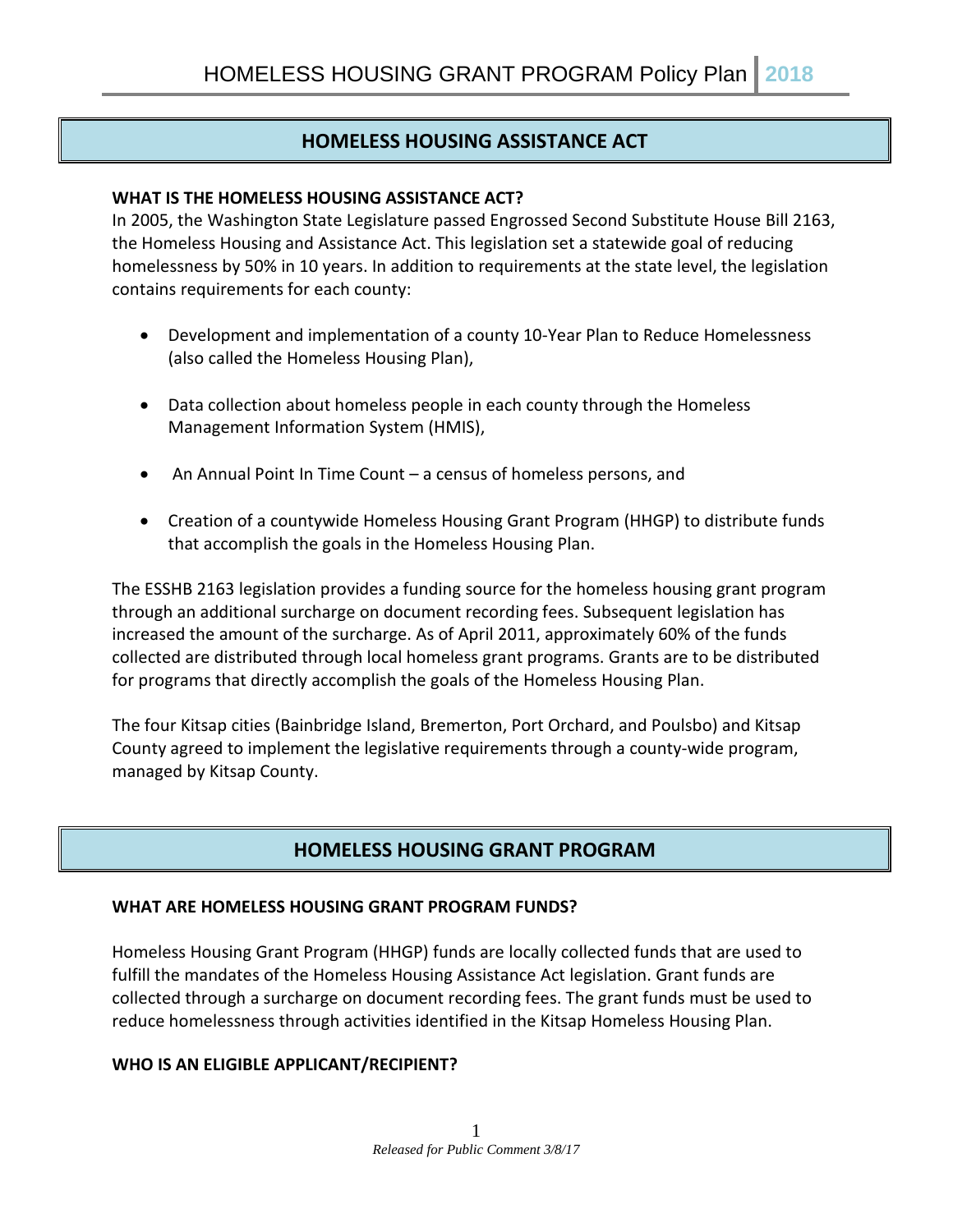Eligible applicant/recipients include: public housing authorities, IRS-certified non-profit agencies/providers of affordable housing, Cities, Towns, the County, Tribes, and for-profit developers.

Recipients of Homeless Housing Grant funds are not excluded from receiving Affordable Housing Grant funds, or vice versa.

#### **WHAT ARE ELIGIBLE ACTIVITIES?**

Eligible activities are identified in the Kitsap Homeless Housing Plan: Update for 2016. In addition the legislation includes eligible activities:

- (a) Rental and furnishing of dwelling units for the use of homeless persons;
- (b) Costs of developing affordable housing for homeless persons, and services for formerly homeless individuals and families residing in transitional housing or permanent housing and still at risk of homelessness;
- (c) Operating subsidies for transitional housing or permanent housing serving formerly homeless families or individuals;
- (d) Services to prevent homelessness, such as emergency eviction prevention programs including temporary rental subsidies to prevent homelessness;
- (e) Temporary services to assist persons leaving state institutions and other state programs to prevent them from becoming or remaining homeless;
- (f) Outreach services for homeless individuals and families;
- (g) Development and management of local homeless plans including homeless census data collection; identification of goals, performance measures, strategies, and costs and evaluation of progress towards established goals;
- (h) Rental vouchers payable to landlords for persons who are homeless or below thirty percent of the median income or in immediate danger of becoming homeless; and
- (i) Other activities to reduce and prevent homelessness as identified for funding in the local plan.

Applicants may include requests for administrative overhead and indirect costs in their applications; however, they are the lowest funding priority. The goal of the program is to have the maximum amount of funds go to provide direct services.

#### **WHAT ARE PROGRAM FUNDING PRIORITIES?**

The volunteer citizen advisory boards, called Grant Recommendation Committees, use funding priorities to help determine which programs/projects should be recommended for funding in each cycle.

The funding priorities may change for each cycle.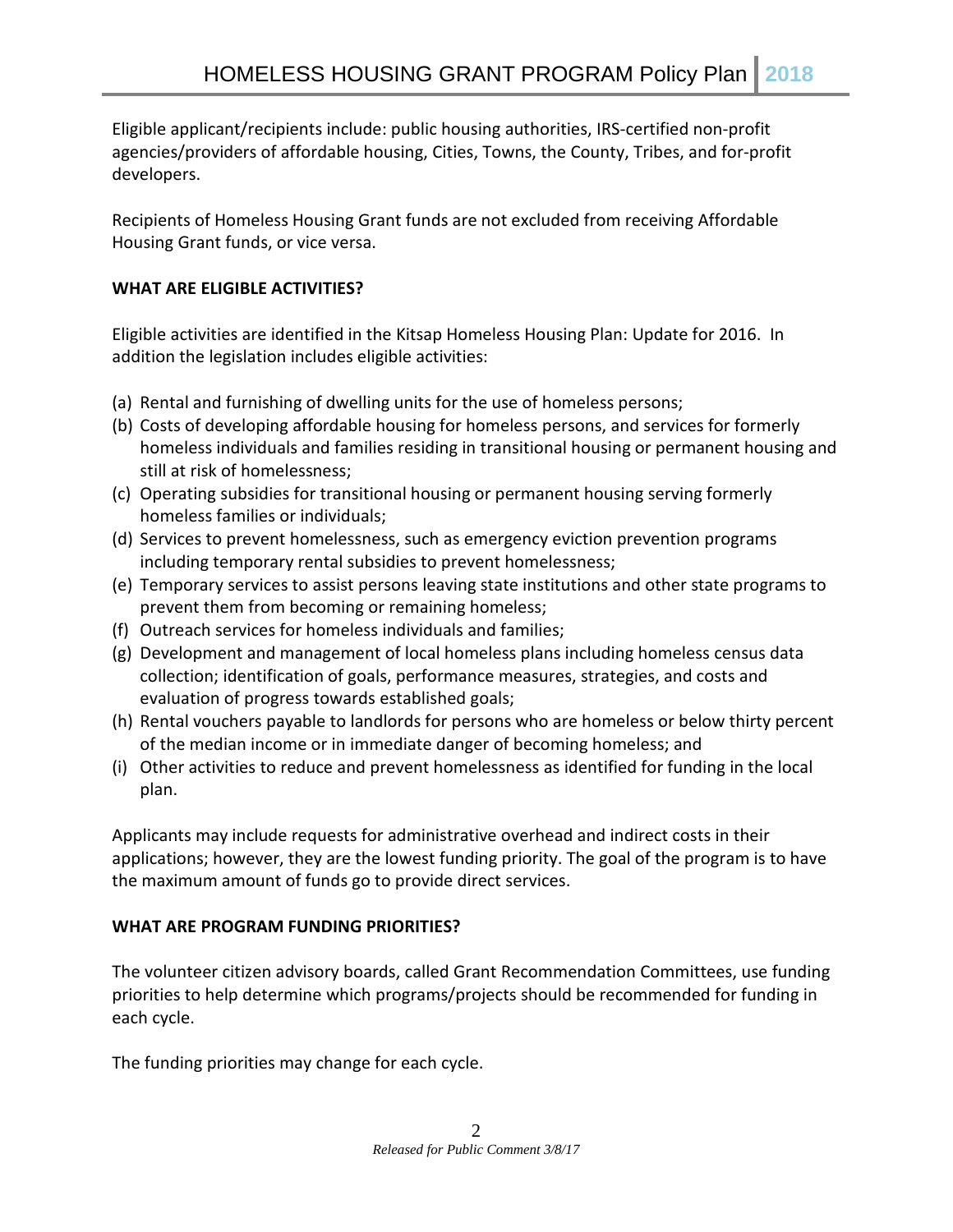Funding Priorities for each cycle are also available in the Coordinated Grant Application Process Notice of Funding Availability.

#### Funding Priorities for the 2018 Cycle

Eligible activities are those that provide assistance to homeless individuals as identified in the Kitsap Homeless Housing Plan: Update for 2016.

Priority is given to new and existing projects that serve people experiencing unsheltered and/or chronic homelessness.

Up to 25% of funding is available for new programs that serve people experiencing unsheltered and/or chronic homelessness.

## **HOMELESS HOUSING PLAN**

#### **WHAT IS THE HOMELESS HOUSING PLAN?**

Kitsap County, with the Kitsap Continuum of Care Coalition (KCoCC), coordinates the development and periodic updating of the Kitsap Homeless Housing Plan.

The first state-mandated 10-Year Homeless Housing Plan was submitted to the state in 2005, as mandated by the HB 2163 legislation. Subsequent plans were developed and refined every few years. The latest update to the Plan, updated for 2016 and approved in November 2015, included major revisions and changes to reflect the current situation.

The goal of the Kitsap Homeless Housing Plan is to assess needs, analyze data, coordinate and link resources to avoid duplications, and identify community-wide collaborative approaches. The Plan includes action areas, objectives, and strategies that will end homelessness by providing the spectrum of subsidized housing, services, and affordable permanent housing that enable individuals and families to become self-sufficient.

The Plan addresses issues of homelessness through: analyzing the needs of homeless people throughout Kitsap County by reviewing the Homeless Point In Time count data, coordinated entry intake data, anecdotal information from providers in the community, and by gathering information from people experiencing homelessness.

The Kitsap Homeless Housing Plan: Update for 2016 identified three main purposes of the Plan, in addition to fulfilling the legislative mandate:

• Blueprint for Implementation: A clear and concise agreement about the community's plan to reduce homelessness.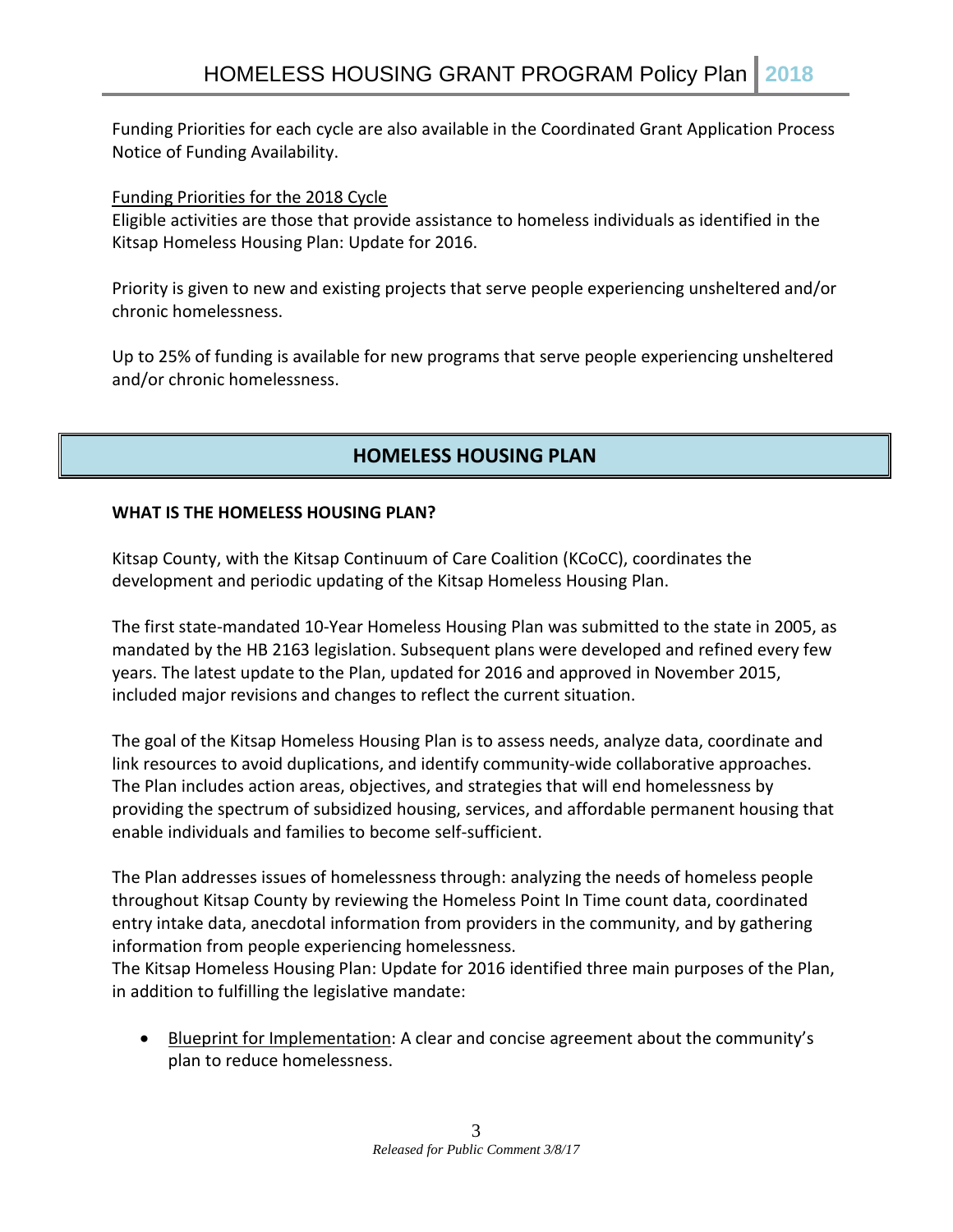- Tool for Advocacy: An informational focal point to inspire the local community and leadership to embrace homelessness as a priority for action.
- Reference for Funders: An articulation of the community's priorities for funding, and to meet the federal, state, and local requirements that the funded programs be part of the community's homelessness plan.

The plan lays out broad objectives and strategies to guide government, non-profit agencies, and other partners to attain the desired outcomes necessary to reduce homelessness.

The Kitsap Homeless Housing Plan is projected to be updated again for 2018.

#### **WHAT ARE THE KEY PARTS OF THE 2016 KITSAP HOMELESS HOUSING PLAN?**

#### **Action Plan Summary**

#### *We will work together as a community to make homelessness a rare, brief, and one time occurrence in Kitsap County through an efficient and effective homeless response system.*

Despite strong leadership and a diversity of existing resources, homelessness is still a persistent issue in Kitsap, illustrated by the current demographics of homelessness. The update process revealed specific barriers and gaps that represent some of the underlying causes of Kitsap's inability to meet the needs of all homeless residents.

Five goals constitute the critical path to making homelessness rare, brief, and one-time, while improving our response system and engaging our community. Specific strategies and action steps to achieve each goal are listed. Because many of the strategies are closely related, some of the action steps support more than one strategy.

This plan is not intended to be a comprehensive list of the existing strategies and programs already in place in our county. Instead, it anticipates that the existing continuum of housing and homeless services that has been developed over the last decade is maintained, with improvements that reflect evidencebased practices. This plan also does not enumerate every possible action step that could be implemented; instead it focuses on achievable action steps that are needed to fill identified gaps in housing and services.

#### **1. Make homelessness rare**

One of the most cost-effective ways to decrease homelessness is to prevent the endless flow of individuals and families who become homeless from entering the system.

#### **Current Needs and Gaps**

**Increased Demand**: The numbers of homeless individuals and households and requests for homeless services have grown, as evidenced by data referenced earlier. As long as the myriad underlying social causes of housing crises exist, households will continue to become homeless. National research indicates that many households who report needing assistance to prevent homelessness may actually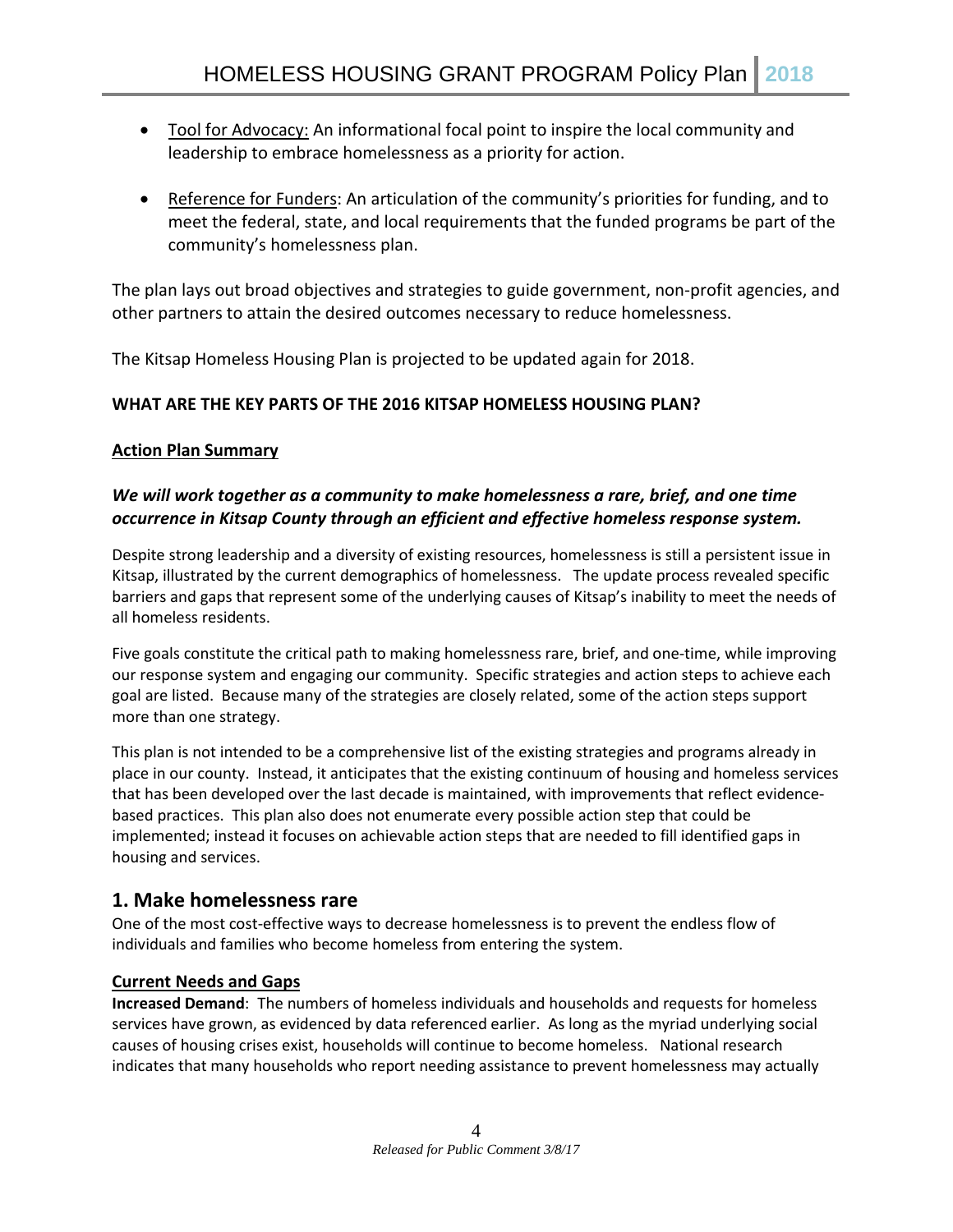be resilient enough to resolve the issue independently, whereas those who are most vulnerable should be prioritized for assistance.

**People Re-entering the Community from Systems of Care:** People are frequently discharged from other systems of care, such as jails, hospitals, behavioral health programs, and foster care, into homelessness due to lack of housing options. In addition, Kitsap currently has very few emergency housing beds for people who have criminal histories.

**Affordable Housing Shortage:** Kitsap County, like many other cities and counties, is in the midst of a shortage of affordable housing – both subsidized and market-rate. The 2015 Washington State Affordable Housing Needs Assessment estimates that there are only 12 units of affordable housing for every 100 units needed by people earning less than 30% of Area Median Income (AMI). This results in 4,545 renter households at 30% of AMI and 4,110 renter households at 50% of AMI being costburdened, spending more than 30% of their income on housing. An addition 2,700 home-owner households at 30% of AMI and 2,845 households at 50% AMI are cost-burdened. These are the households most at risk of housing instability and homelessness. The 2016-2020 Kitsap County Consolidated Plan includes a comprehensive affordable housing needs assessment and gap analysis.

#### **Proposed Strategies**

**Preventing homelessness** through targeted prevention can avert eviction or foreclosure for those *most likely* to become homeless. Diversion programs make smaller investments of funds for non-housing items that prevent housing instability or homelessness. Prevention programs have improved efficacy if connections to existing supports (such as job training and placement, basic life skills, financial literacy, and education) are included, so that households can address the underlying reasons for their housing crisis.

**Pro-actively planning for housing and services for individuals re-entering the community** from jails, correctional facilities, foster care, hospitals, mental health programs, and homeless shelters and programs will prevent homelessness among people in these situations. In addition, respite beds are needed for people with complex medical and/or behavioral health needs who do not have stable housing and are in need of related supportive services either temporarily or long-term.

**Additional units of affordable housing** for households at very low- and low- income levels are required to prevent the large number of rent-burdened households being forced into homelessness. Alternative housing models may also provide some solutions – in other counties Single Room Occupancy units, boarding houses, shared housing and cottage houses have proved to be a viable way for more lowincome households to remain intact. Expanding landlord partnerships is also key to increasing access to market-rate units for formerly homeless households. To support development of more affordable housing, new dedicated funding is required.

#### **2. Make homelessness brief**

For all households who experience homelessness, getting into emergency housing as quickly as possible is the goal. After they are stabilized, transitioning to permanent housing as quickly as possible ends their homelessness.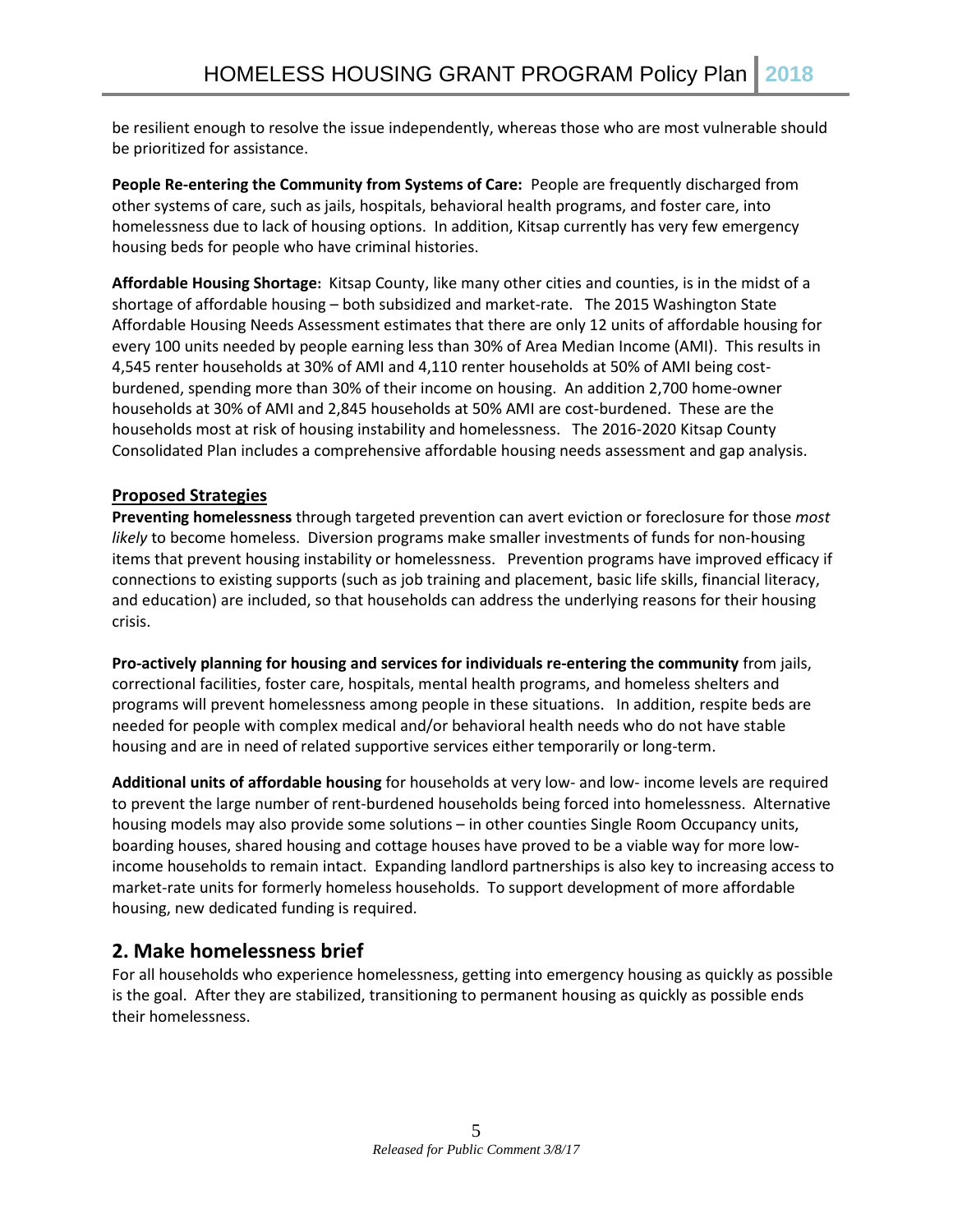#### **Current Needs and Gaps**

**Accessibility:** While the coordinated entry system is successfully doing intake, assessments, and referrals, the accessibility of these beds remains a challenge for some households. The vast majority of shelter beds are located in Bremerton, making it difficult for households in other parts of the county. This is of particular concern to elected officials in jurisdictions other than Bremerton. In addition, few shelters accept clients on nights or weekends.

**Overnight Shelter:** Of the 766 literally homeless households and 831 imminently at-risk households seeking housing assistance at the Housing Solutions Center in 2014, 438 households (27%) were not able to be referred to housing programs or resources for a variety of reasons including resources to meet their needs not being available or not qualifying for available services. Unfortunately, Kitsap does not have an overnight shelter that could serve as temporary respites for these households until a longerterm solution could be arranged, rather than returning to unstable living conditions or situations unsuitable for human habitation. An overnight shelter could also potentially address the need for respite care for homeless people being discharged from hospitals, but who still need some semi-skilled or limited assistance.

**Immediate Housing (Shelter Beds) for Specific Types of Households:** There is no housing currently available for couples, households with pets, single parents with teenagers of the opposite sex, and people with criminal histories (especially sex offenders). In addition, there are insufficient units available for single men with children, single men, and large families, resulting in more days spent on the waitlist. Appendix A provides detail on availability of different housing types.

**Permanent Housing Availability:** Many people seeking referrals from the Housing Solutions Center are not able to be referred because although they may have housing instability and are at imminent risk of losing their housing. These households are often under income to be able to afford the minimum rent to provide long-term sustainability required for some programs (many have \$0 income), or they are over income to qualify for other programs (sometimes with fixed incomes), despite being extremely lowincome.

Rapid Rehousing programs (permanent market-rate housing, with short shallow subsidies and case management) have proved to be successful for many low-barrier households; however funds are not available to help all households who could benefit from this type of program. Some households need slightly longer subsidies to be successful. For households with more complex barriers, permanent supportive housing is the answer. However, as with all subsidized housing, there is a severe shortage of this type of housing.

**Housing and Resources for Chronically Unsheltered Individuals:** Currently individuals with the most severe, persistent, or complex barriers to housing stability are the most under-served. Because they are often not seeking housing, it is difficult to estimate how many are living in places not meant for human habitation, such as camping illegally, living in cars, or in abandoned buildings. They tend to be difficult to place in existing shelter beds and, if they are unwilling or unable to comply with programmatic rules are unsuccessful in existing permanent supportive housing programs. A growing body of research supports a "harm reduction" housing model for these individuals to become stable re-housed.

#### **Proposed Strategies**

For households experiencing homelessness, **easy access and appropriate connections to crisis response housing** makes unsheltered homelessness brief. **Immediate shelter** beds that meet the needs of all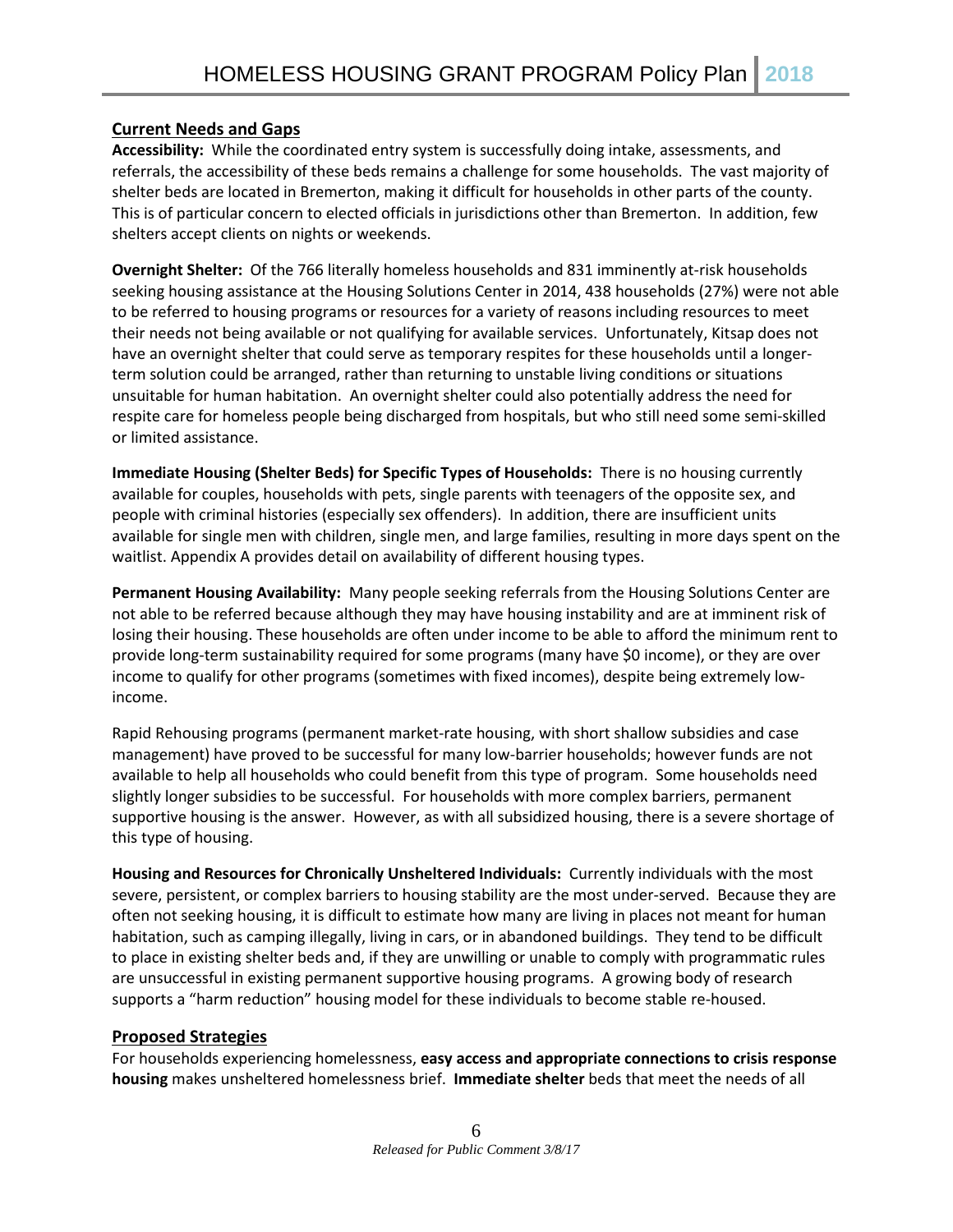different household types and situations must be provided. Connections with tailored services should be integrated throughout the shelter network.

The goal is as quickly as possible to **place all households into permanent housing as quickly as possible**; for households with low barriers to self-sufficiency, short graduated subsidies with short term support services is appropriate; for households with complex and/or multiple barriers, permanent supportive housing is necessary.

Individuals experiencing **unsheltered and/or chronic homelessness** are extremely under-served and should be prioritized for housing and services. New programs that provide outreach, crisis response, and housing that is appropriate and attractive for these individuals are needed. In particular, Housing First, or "come as you are housing", using the harm reduction model, has been demonstrated to save money and lives in numerous other communities. In addition, criminalization of homelessness should be prevented – a growing trend throughout the country, despite evidence that it is expensive and ineffective.

#### **3. Make homelessness one-time**

To ensure long-term housing stability, households must be quickly connected with resources to help them address any barriers to housing stability. Appropriate and affordable housing must be available.

#### **Current Needs and Gaps**

**Supportive Services:** Expanding connections with supportive services is needed, including consistently incorporating these resources into housing stability plans. In addition, an increased focus on personal safety net and skill-building is needed to help households retain housing stability.

**Underserved Populations:** Homeless housing and services are lacking for individuals re-entering the community from systems of care (jails, prison, foster care, etc.), for chronically homeless individuals and households with multiple and/or complex barriers to housing. In addition, elderly and aging homeless individuals and households have been identified as a growing sub-population that will need specific types of housing and services to meet their needs. This population may also require different definitions of successful outcomes.

**Affordable Housing Policies:** Market rate affordable housing is woefully insufficient and developers do not seem inclined to create additional units. Few jurisdictions currently have land use policies that incentivize creation of affordable housing and permanent supportive housing units. Many communities have found success with adopting policies that allow a wider range of types of non-traditional housing to be built.

#### **Proposed Solutions**

Once households are stabilized in appropriate permanent housing, they can address the issues or barriers to self-sufficiency that caused the housing crisis. Rapid **connection with individually tailored services and resources**, including employment supports and education are essential. In addition, developing resiliency through personal skill-building provides long-term benefits, including prevention of further episodes of homelessness.

**Policies that support the creation of appropriate and affordable housing**, whether market-rate affordable housing, subsidized housing, or permanent supportive housing, are likely to spur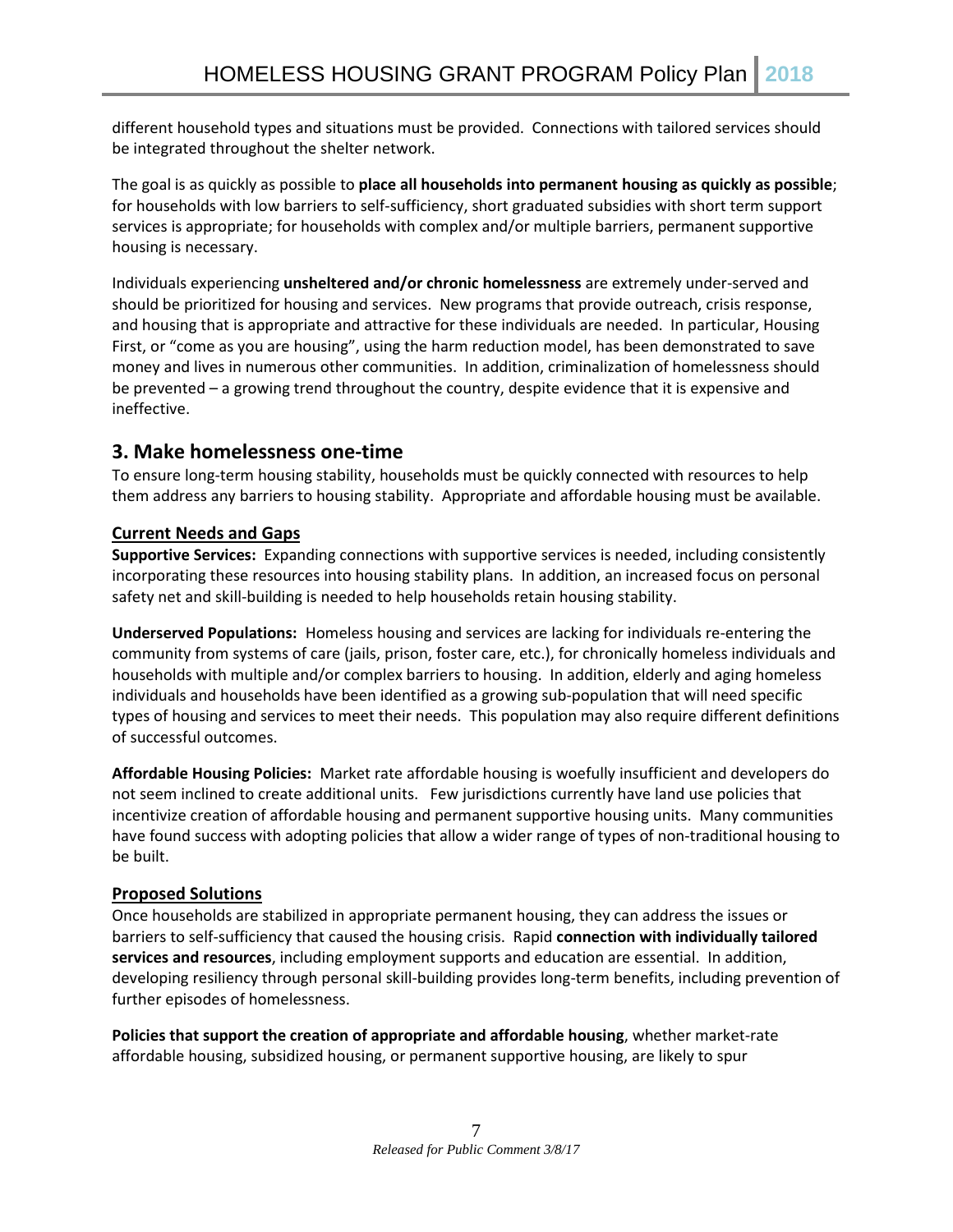development. This contributes to long-term housing stability and reduces the likelihood of future homelessness for at-risk households.

#### **4. Continuously improve the homeless response system**

Although Kitsap has a robust homeless response system, it must continuously innovate to respond to changing needs and incorporate emerging successful strategies.

#### **Current Needs and Gaps**

**Use of Performance Measurement:** Although many individual organizations are using performance indicators, including outputs and outcomes, currently there is not widespread use of countywide measures to help identify whether collective progress is being made to accomplish community impact.

**Coordination Within and Beyond the Homeless Response System:** Case management in Kitsap is defined and delivered in varying ways depending on the agency. In addition, case management is not formally coordinated among agencies for clients who are receiving services from multiple agencies. This creates duplication of services, inefficiency, and gaps in addressing client barriers. In addition, clients with high barriers are often shared across sectors, such as law enforcement, behavioral health, and emergency responders.

**Insufficient Funding:** While Kitsap County agencies do have funding sources targeted to reducing homelessness, the demand for services continues to grow. Several key funding sources either have been reduced or have stagnated over the past three to five years. Funding has not kept pace with demand and is expected to be even more limited over the coming years. In addition, more expensive operating costs mean that funding does not stretch as far as it once did. Accessing, and advocating for, additional funding resources will be critical to implementing the strategies outlined in the Action Plan.

Because of this limited funding, existing funding must be invested as effectively as possible. Over the last 10 years, significant research has demonstrated the most effective homeless housing and programs, yet in some areas Kitsap has not yet widely adopted these practices.

**Limited Capacity:** Capacity issues exist on two levels in our community. The underlying issue is that the existing emergency, supportive and permanent affordable housing available is not adequate to meet the demand. Homeless services, such as emergency shelters, are being strained and usually run at capacity.

Since there are not sufficient homeless housing units or beds available to meet the demand, homeless individuals and families are forced to find shelter in temporary or unsuitable conditions. Waiting lists for permanent subsidized housing, such as Housing Choice Vouchers, are often years long.

On a second level, some agencies' abilities to manage the expansion of an existing program or develop a new program are limited. This may be due to a need for more specific expertise and experience within agencies. Agencies can also be reluctant to expand or create new programs without assurance that they have funding for the ongoing operation and maintenance of these programs. Agencies may also need assistance developing their agency capacity through emerging evidence-based practices.

#### **Proposed Strategies**

At a time when demand is increasing and resources are decreasing, doing more with less is imperative, but more resources are needed as well. Increasing the efficiency and effectiveness of the homeless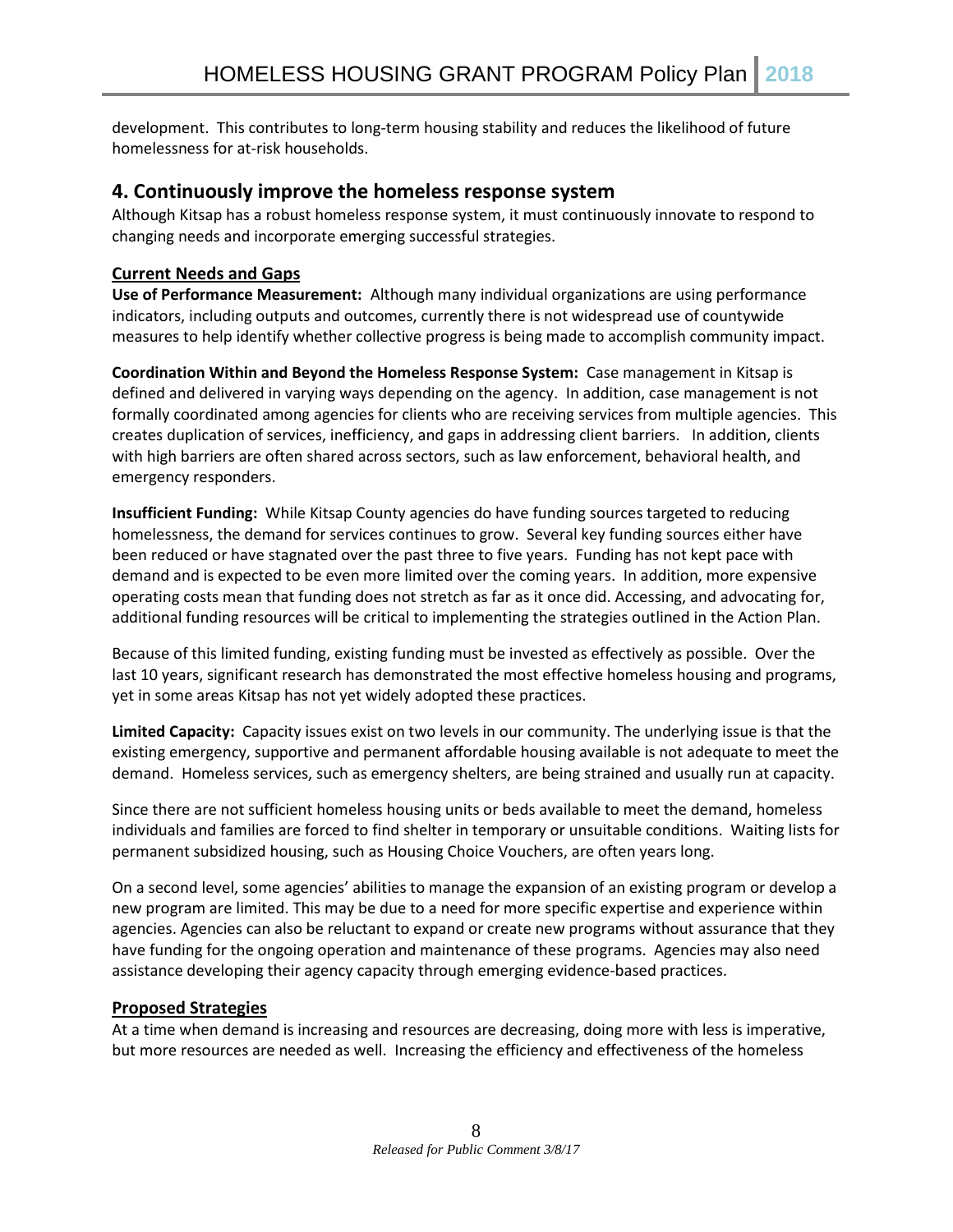housing system through maximizing system coordination, provider capacity, and overall system capacity is critical.

#### **Using performance measures and data to drive decision-making** and i**mproving coordination among different systems of care and among service providers** will improve efficiency.

We must **ensure the strategic investment of public funds** through incorporating evidence-based practices in new and existing programs to shift the response system. Additional funding is needed to keep up with the demand for homeless housing and services. An evolving economic environment and population require ensuring the "right-sizing" of our homeless response system, by continuing to monitor the number and demand for different housing units, and developing new units of housing to be as flexible as possible. The proposed Action Plan is ambitious and includes many new action steps; a new process for setting funding priorities each year needs to be developed and implemented to target funding to priority needs.

**Provider capacity and outcomes can be improved** through providing training on evidence-base practices and performance measurement and implementing shelter care standards.

#### **5. Expand community engagement**

Community understanding and support for addressing homelessness is essential for generating the leadership and resources to be successful.

#### **Current Needs and Gaps**

**Leadership:** Although leadership for homeless issues is strong within the homeless response system, it needs to be expanded to incorporate a broader representation from other sectors and systems of care that interact with the issues of affordable housing and homelessness.

**Citizens:** One of the most frequent themes at the Stakeholders meetings for this Plan was the need for having coordinated and consistent communication about the issue of homelessness with the broader community so that compassion for those experiencing homelessness can be increased, leading to greater community support and involvement.

**Planning Integration:** Housing stability is increasingly being identified as an important component of the success of other sectors, such as health care and behavioral health. Coordinating and integrating strategies is just beginning to be recognized as essential to success for clients in all these systems of care. The timing of the update to this Plan is intended to allow for increased coordination between planning efforts.

#### **Proposed Strategies**

**Leadership** on the issue of homelessness by our elected officials and representatives from across the different sectors that touch individuals experiencing homelessness is required to make the policy changes that are needed. **Raising awareness and engaging our community** is essential to creating the community and political involvement to expand solutions. Advocacy at the state and federal level increases the likelihood of the needed funding streams to implement this plan flowing into Kitsap County.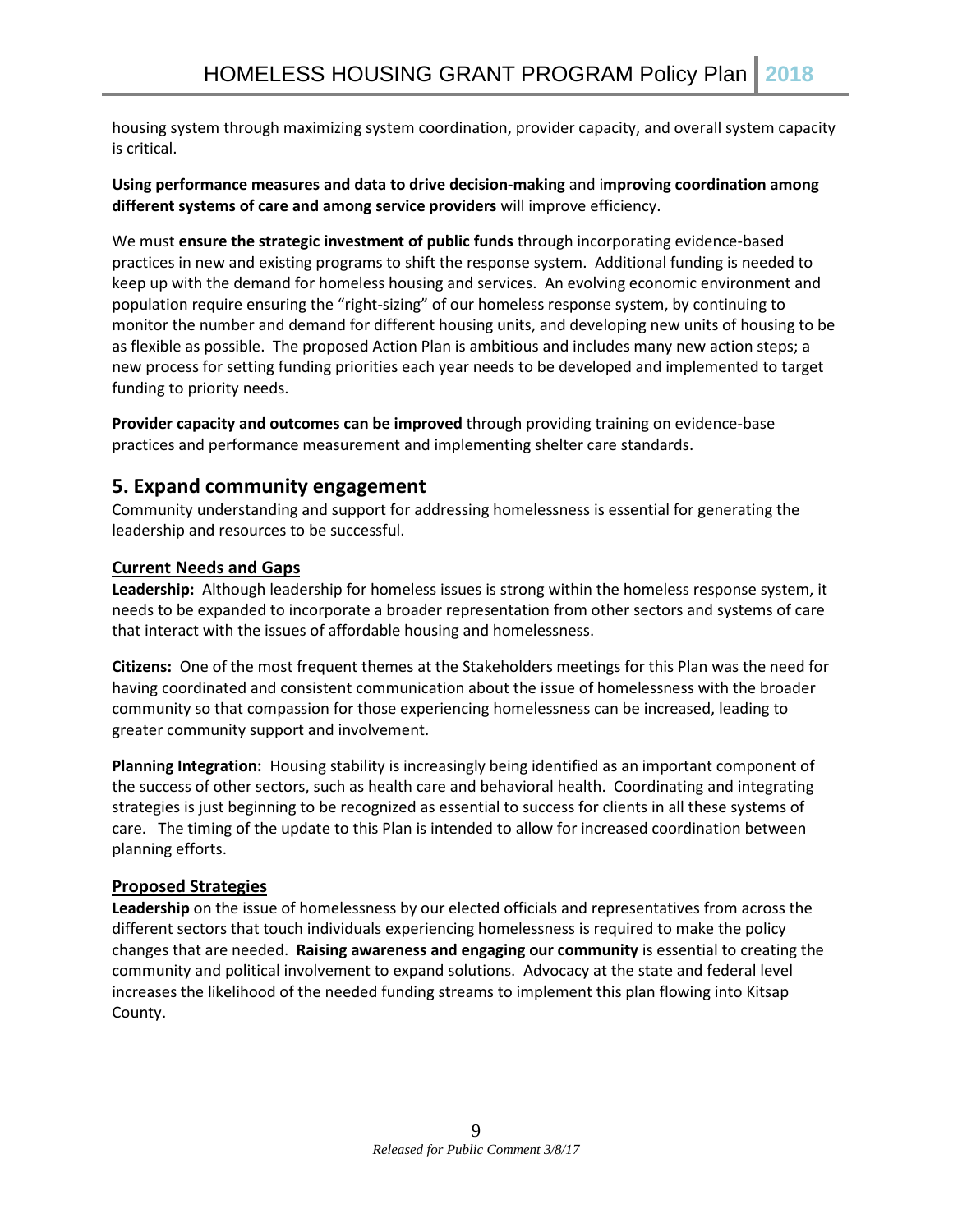In addition, ensuring that **planning for homelessness and affordable housing are integrated** with other planning effort and the evolution of other services delivery will provide a more cohesive and comprehensive response.

By focusing efforts on these strategies and specific action steps that support them, we can make homelessness rare, brief, and one-time.

**The full text of the Kitsap Homeless Housing Plan, including a list of strategies and activities that are eligible for funding, is available on the Kitsap County website or by request.**

#### **HOMELESS MANAGEMENT INFORMATION SYSTEM**

#### **WHAT IS THE HOMELESS MANAGEMENT INFORMATION SYSTEM (HMIS)?**

The Homeless Management Information System (HMIS) is an electronic record system that enables information gathering about, and continuous case management of, homeless persons across agencies in a particular jurisdiction (city, county, state). Homeless service providers collect information about their clients and input it in the HMIS so that it can be matched with information from other providers to get accurate counts of homeless clients and the services they need.

The U.S. Department of Housing and Urban Development (HUD) has mandated that all agencies who receive federal funds for homeless housing or services, must participate in an HMIS. HUD outlines the specific data points that must be collected for each homeless client.

Washington State Department of Commerce has mandated that all agencies receiving state funding for homeless housing or services (Homeless Housing Grant Program, TANF, Housing & Essential Needs, etc.) must also participate in HMIS.

Commerce is responsible for operating an HMIS for counties that participate in federal funding through the Balance of State Continuum of Care process, including Kitsap County. Kitsap County is responsible for managing the Kitsap HMIS.

Data is collected from all of the agencies required to participate in HMIS and submitted to Commerce. Through an agreement with Commerce, agencies submit data through a stateprovide online software system. Commerce and Kitsap County provide training and support for the state-provided HMIS software.

Kitsap agencies that provide homeless housing and services participate in the Kitsap HMIS Collaborative, an agreement to share client data in "real time" between agencies. Kitsap's data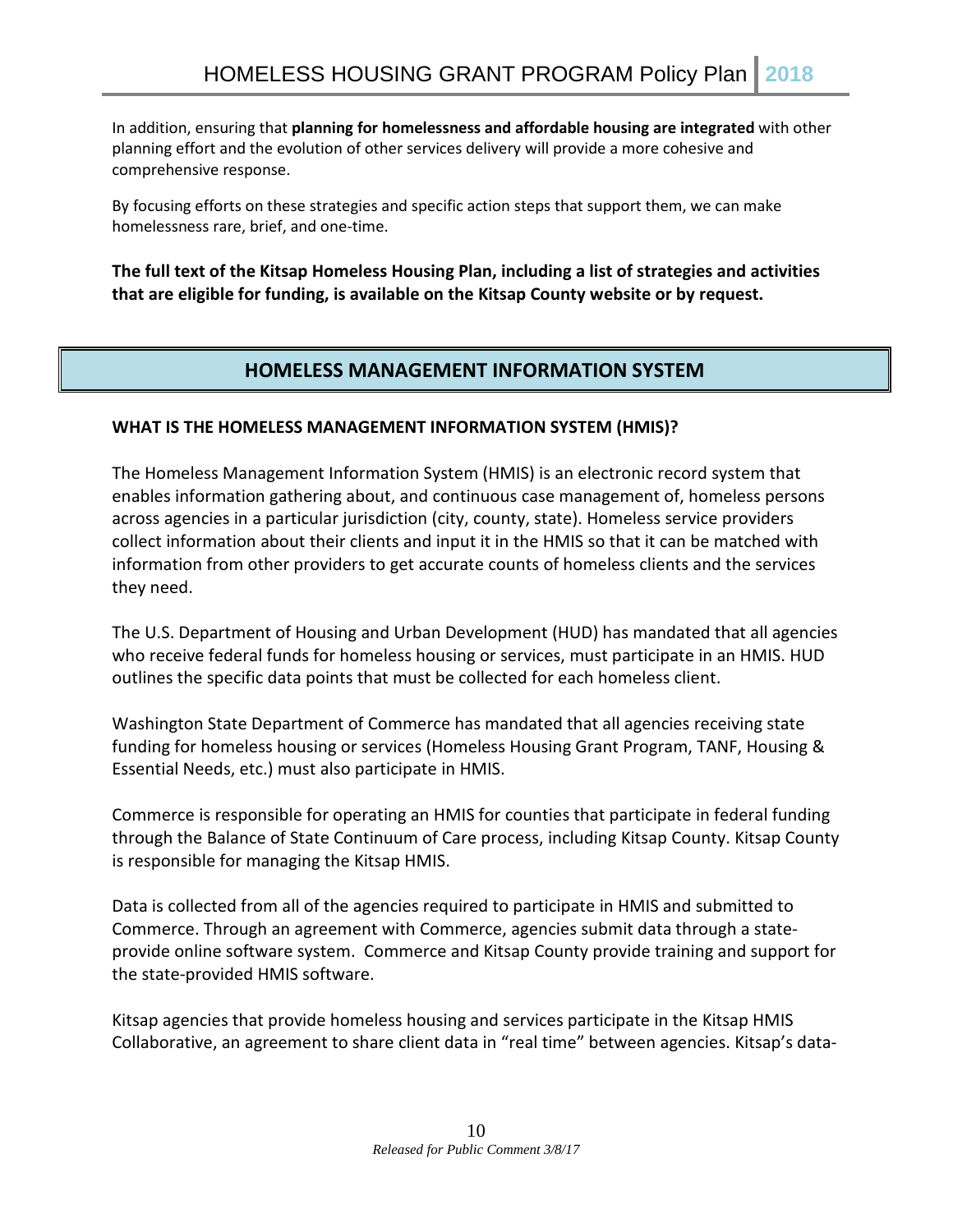sharing system provides benefits such as improved client service, accurate data and reporting for funding sources, and better outcome tracking.

All agencies that receive Homeless Housing Grant funds are required to enter specified client data into HMIS for the funded program(s).

### **ALLOCATION PROCESS**

#### **HOW DO I KNOW WHEN FUNDS ARE AVAILABLE?**

On an annual basis, Kitsap County publishes and advertises a Notice of Funding Availability (NOFA). This notice sets forth the annual program priorities; the duration of funds to be awarded or distributed; the deadline for submission of funding applications; and any other pertinent information related to the process.

#### **HOW ARE FUNDS ALLOCATED?**

Kitsap County conducts a competitive funding application process for Homeless Housing Grant Program funds. These funds are part of the Kitsap Coordinated Grant Application Process: a single grant application is made available in May of each year and a public process is used to determine funding allocations. This public process is detailed in the Notice of Funding Availability and in the Citizen Participation Plan (**Appendix A**).

#### **HOW MUCH MONEY IS AVAILABLE?**

The amount of Homeless Housing Grant Program funds available for the annual application cycle are determined by the amount collected through document recording surcharges collected during the prior period. Generally, this period is July of the prior calendar year through June of the current calendar year. In addition, carryover funds from prior cycles and turn-back funds from prior grants that were not expended are also available for distribution.

The projected amount available for distribution is included in the Coordinated Grant Application Process Notice of Funding Availability (NOFA), available at the Kitsap County website.

Applicants should request a minimum of \$10,000 per application. Grant awards will typically not be awarded for less than \$10,000 except at the recommendation of the Grant Recommendation Committee and approval of the Kitsap County Board of Commissioners for special circumstances.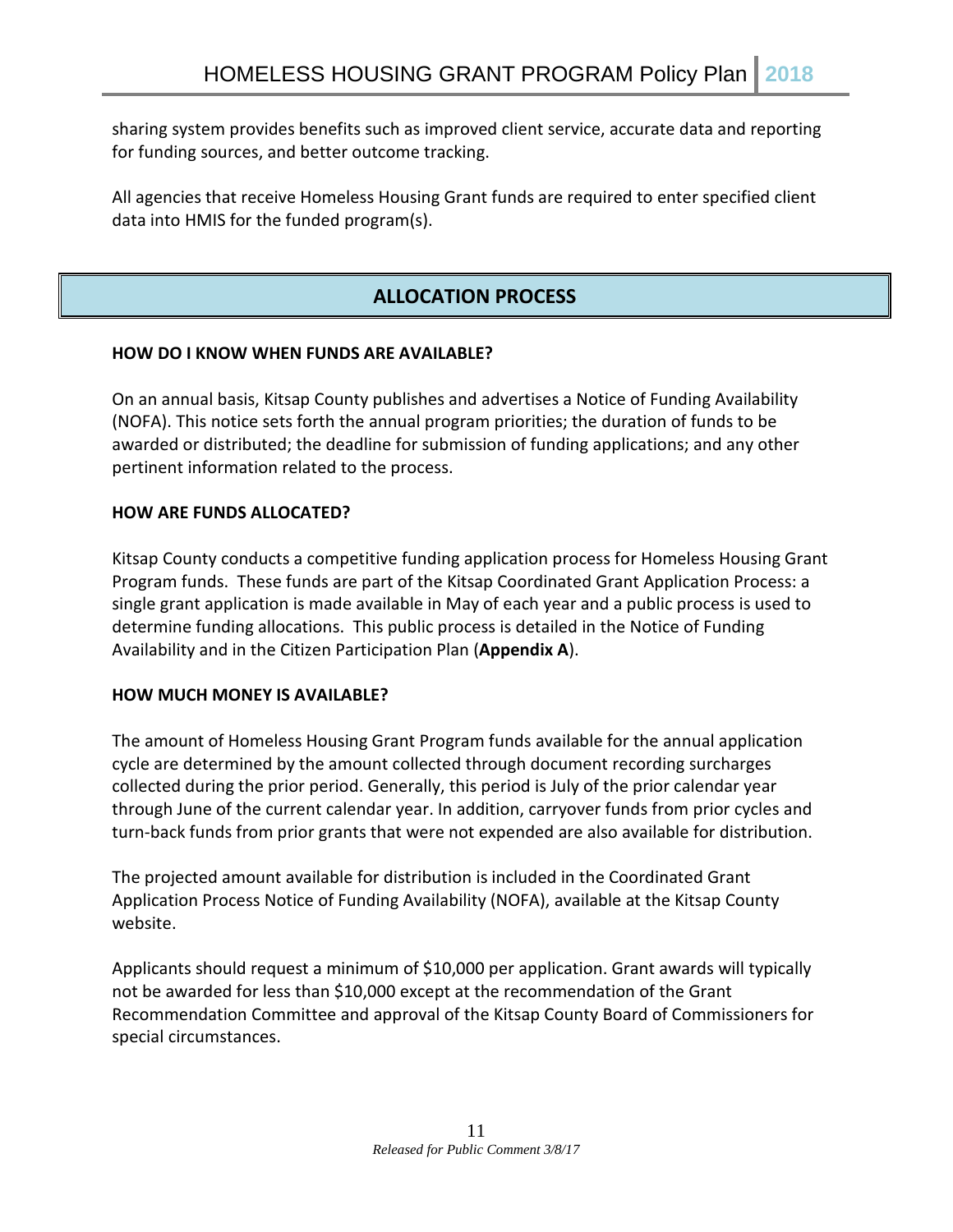#### **ARE MULTI-YEAR AWARDS AVAILABLE?**

Multi-year grant awards may be allowed, for up to three years.

This can happen in two ways:

- 1) Funds from the current cycle can be committed to be spent over multiple years.
- 2) Funds that are anticipated to be collected for future cycles can be committed for expenditure in future years.

Because the actual amount of document recording fees collected vary annually, the maximum that may be committed for expenditure in future years is expressed as a target percentage in relation to the State of Washington's forecast of annual program revenue. This percentage may be adjusted by the Kitsap County Board of Commissioners in consideration of available funds and priorities.

Unless modified by future Kitsap Board of County Commissioner action, up to 60% of the WA state Office of Financial Management's projected funds available for the current cycle may be committed for multi-year awards.

Multi-year awards may not be available during all cycles, if there are administrative or policy reasons to restrict awards to a single year.

Each year, the Coordinated Grant Application Process Notice of Funding Availability will include the projected amount available for multi-year awards, if they are available.

#### **ARE FUNDS SET ASIDE FOR SPECIFIC PURPOSES?**

HHGP funds may be designated for certain purposes to further specific program goals, as determined by the program funding priorities and the Kitsap County Board of Commissioners.

Set-asides may be outlined in the Homeless Housing Grant Program Funding Priorities or approved separately by the Kitsap County Board of Commissioners.

#### **HOW CAN MY ORGANIZATION APPLY?**

Interested organizations can find the application and all associated information on the Kitsap County website at [http://www.kitsapgove.com/hs/housing.](http://www.kitsapgove.com/hs/housing) The schedule for the annual application cycle, including the due date for applications, is available on the website.

#### **CAN MORE THAN ONE ORGANIZATION MAKE A JOINT APPLICATION?**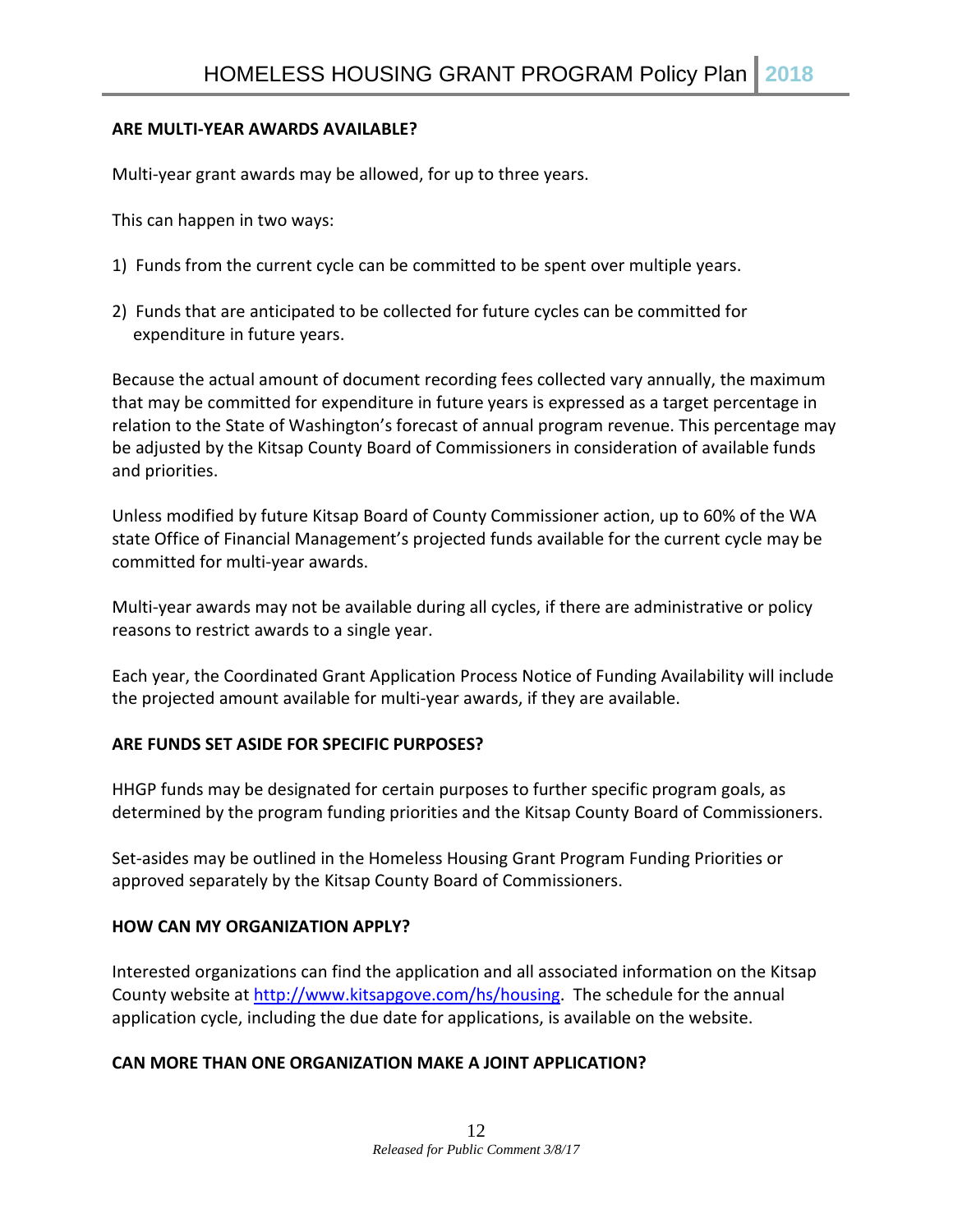Collaborative applications are encouraged. Two or more organizations may submit an application proposing a joint project or program. One organization must be identified as the contracting organization, responsible for all contracting, fiscal, and reporting requirements.

#### **WHEN WILL FUNDS BE AVAILABLE?**

Funds approved in the annual application cycle are available to be expended as of January 1. Annual contracts for public service and operations and maintenance are for a 12 month period, January 1 to December 31. Capital contracts are generally for an 18 month period, January 1 to June 30 of the following year.

#### **GEOGRAPHIC EQUITY**

Kitsap County is committed to ensuring that funds are distributed in a manner that balances needs that exist throughout the County and program users' access to services. Geographic distribution of funds shall be evaluated as part of the periodic program review. The overall intent is to ensure that, over time, all areas of Kitsap County receive appropriate levels of funding through this grant program.

Grant Recommendation Committees are directed to consider geographic equity as part of their funding recommendations, but are not required to make recommendations for awards based on geographic equity.

### **POLICIES & REGULATIONS FOR USE OF FUNDS**

#### **HOW ARE PROGRAMS/PROJECTS MONITORED?**

Kitsap County monitors all projects for compliance with the funding terms and conditions in the contract(s). Funding recipients must prepare a quarterly program report, including HMIS data, to Kitsap County.

On-site monitoring and performance evaluation are generally conducted at least once per year.

#### **WHAT ARE GRANTEE QUARTERLY AND ANNUAL REPORTING REQUIREMENTS?**

Grantees are required to submit quarterly reports and annual reports on funds expended, program activities, and program outcomes to Kitsap County.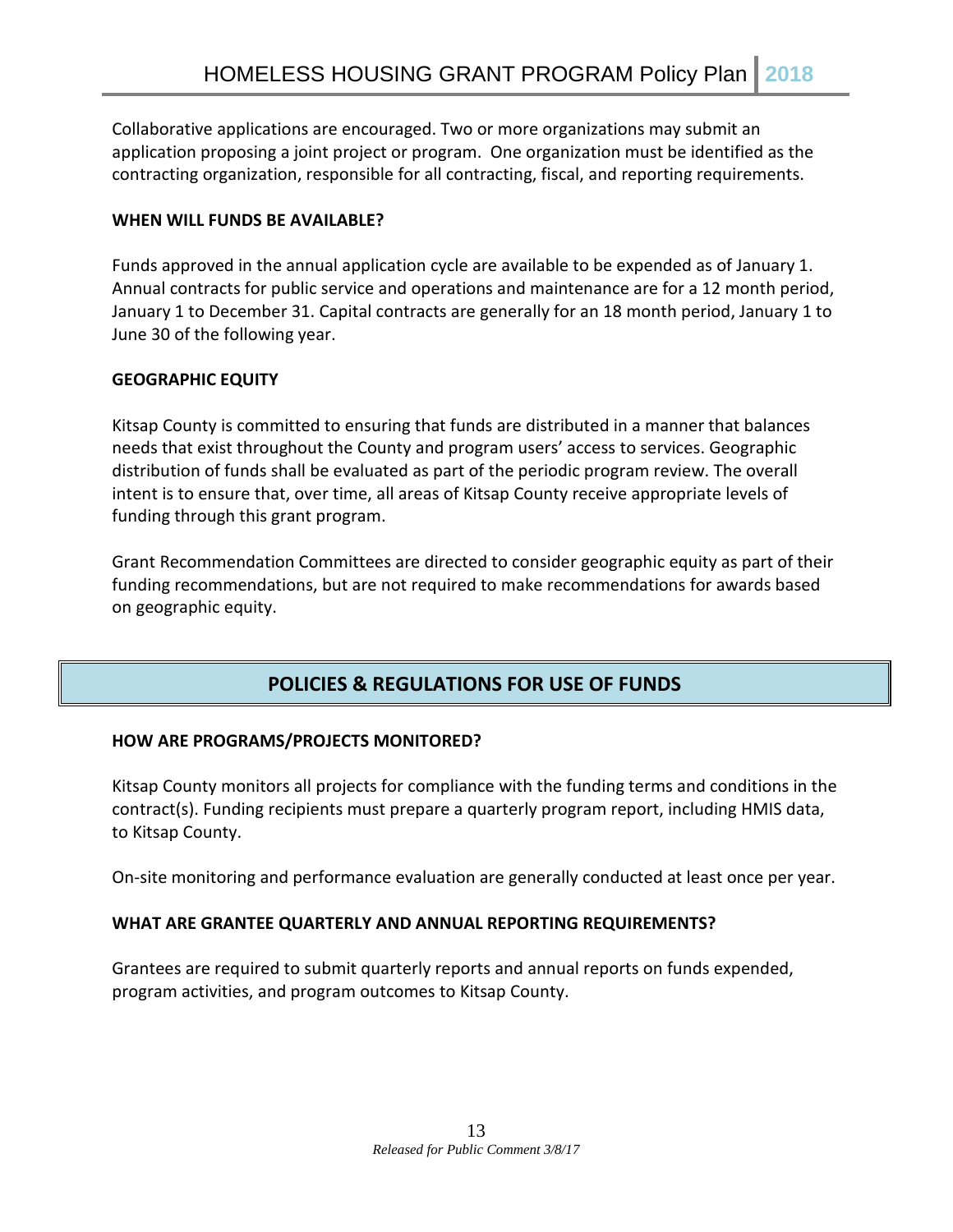#### **WHAT IS REQUIRED FOR COORDINATION WITH THE HOUSING SOLUTIONS CENTER?**

Programs receiving HHGP grant funding for homeless housing or service provision are required to coordinate with Kitsap's coordinated entry program (currently the Housing Solutions Center of Kitsap County) for client intake and referrals. In addition, grantees are required to comply with the Housing Solutions Center Partner Agency Guiding Principles pertaining to standards of services for clients.

#### **IN WHAT TIMEFRAME MUST FUNDS BE EXPENDED?**

Grant-funded projects should be ready to proceed during the program year of the awarded funds. Kitsap County expects and monitors for the timely expenditure of allocated funds to projects. Grant funds must be fully spent by December  $31<sup>st</sup>$  of the award year, or as defined in the grant contract. If the funds are not expended during the contract period, they will be retained for re-distribution in a future grant cycle.

#### **ARE THE USE OF FUNDS RESTRICTED FOR LOW-INCOME-USE FOR 25 YEARS?**

Capital projects that receive grant funds must remain in use for low-income households for no less than 25 years from the date of the receipt of grant funds. A Warrant for Low-Income Use for 25 years for capital projects is required for applications that are selected for funding.

#### **GRANT PROGRAM ADMINISTRATIVE POLICIES**

#### **PROGRAM ADMINISTRATION**

The Kitsap County Board of Commissioners set policy concerning the use of Homeless Housing (ESSHB 2163) funds and distribution of funding to eligible applicants.

The Kitsap Continuum of Care Coalition (KCoCC) assists Kitsap County as a Technical Advisory partner, providing expertise in the following areas:

- Coordinating the required annual Homeless Point In Time Count a voluntary census of homeless individuals
- Partnering with Kitsap County to develop the required 10-Year Homeless Housing Plans and periodic updates to the Plan, for approval by the Kitsap Board of County Commissioners, and
- Participating in the development of recommendations for annual program funding priorities for adoption by the Kitsap County Board of Commissioners and inclusion in the Notice of Funding Availability (NOFA).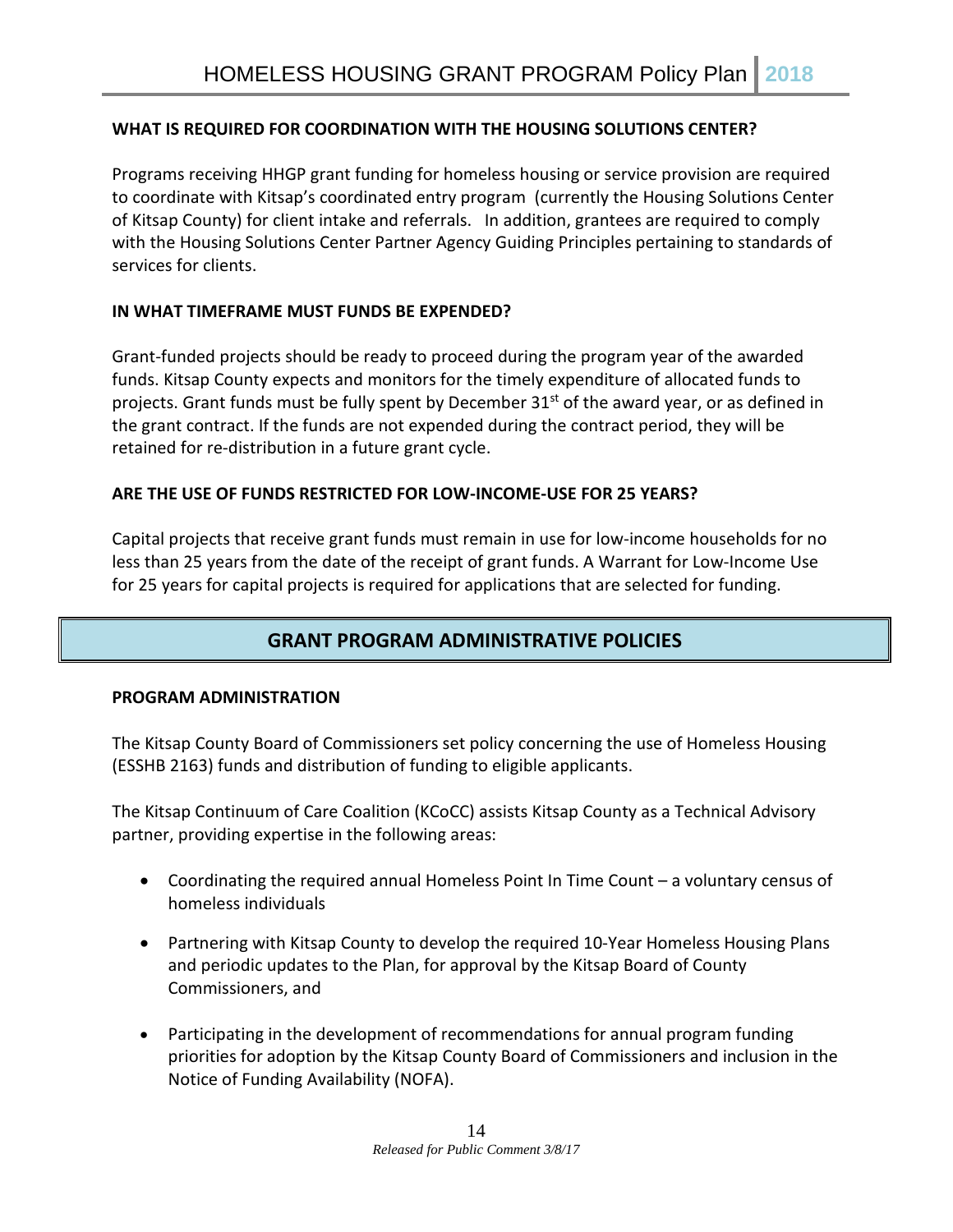• Working with Kitsap County to gather data and submit required reports to the State, including the Annual Report.

#### **PROGRAM ADMINISTRATION FUNDING**

Funding for the administration of the program is provided from the administrative portion of the HHGP surcharge revenues allowable by the legislation.

#### **PROGRAM MONITORING AND REPORTING**

Kitsap County, in conjunction with the KCoCC, prepares and submits all required reports and performance measures to the State, as required by law. Periodically, a report on the Homeless Housing Grant Program made to the Kitsap County Board of Commissioners.

#### **PROGRAM REVIEW**

The Homeless Housing Grant Program is reviewed periodically, with input from non-profit agencies and other interested parties. The next review is planned for 2018.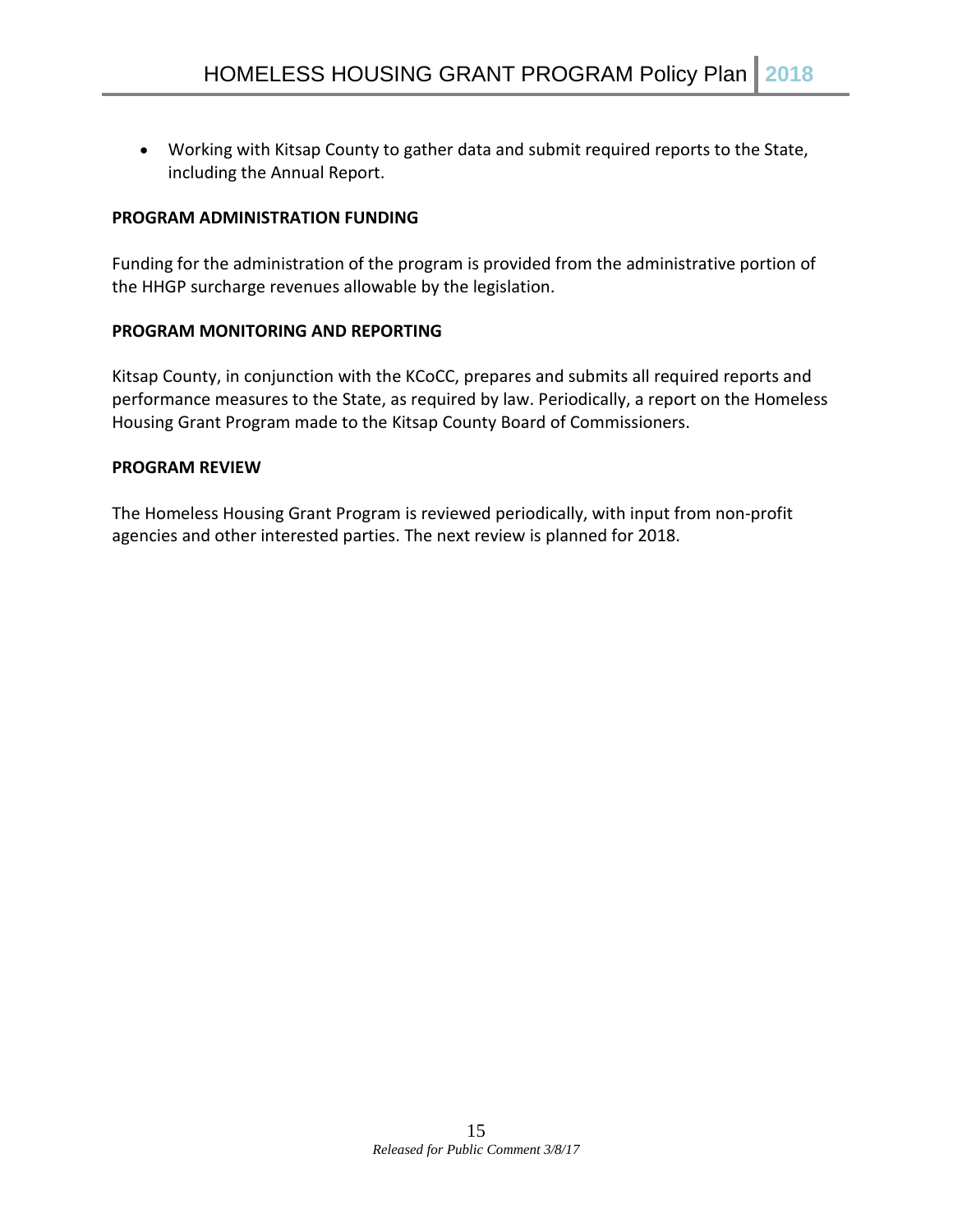# **Appendix A Citizen Participation Plan**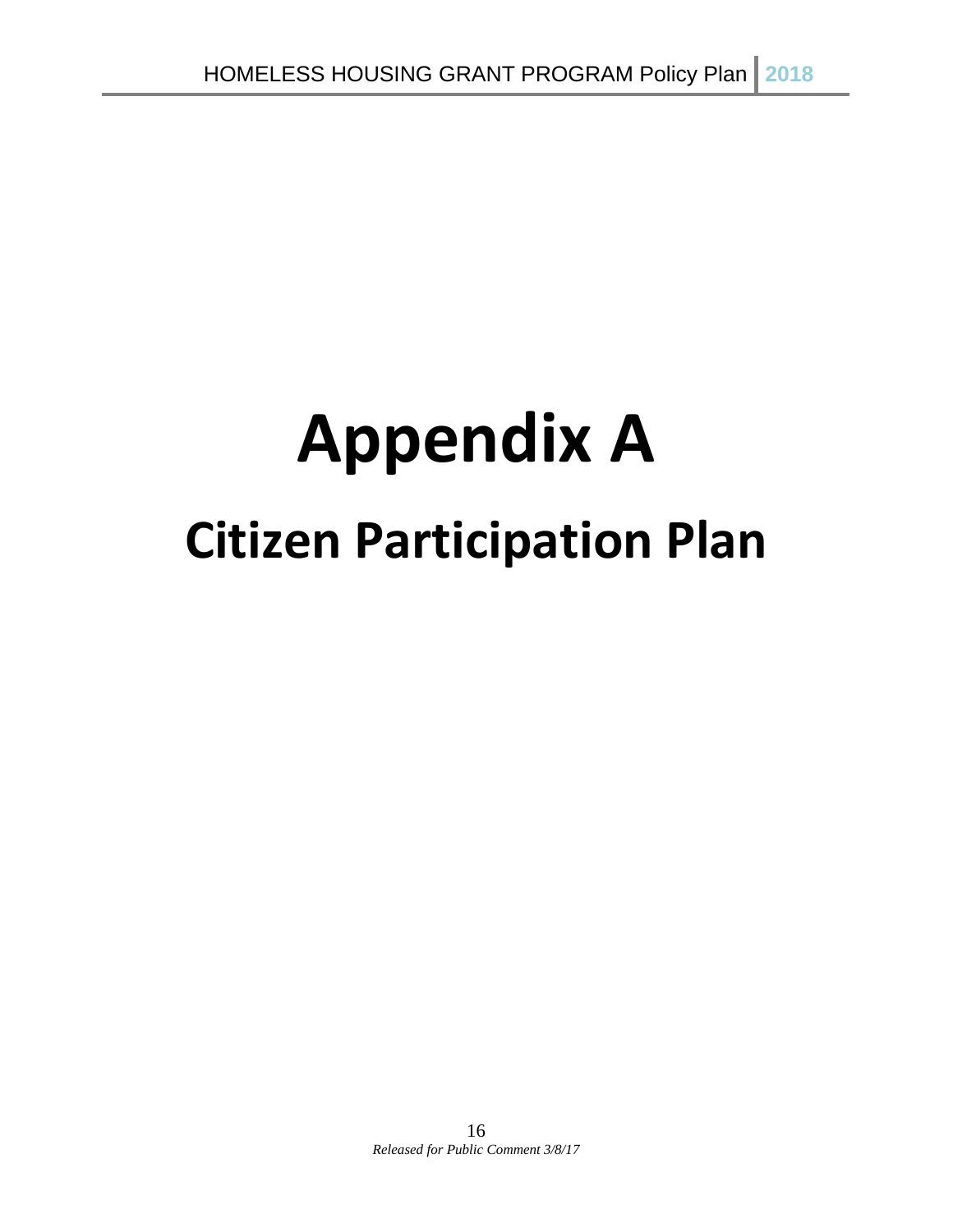#### **CITIZEN PARTICIPATION PLAN**

#### **INTRODUCTION**

The Homeless Housing Grant Program (HHGP) is part of the Kitsap Coordinated Grant Application Process, which also includes the Affordable Housing Grant Program (AHGP) and the Kitsap County CDBG and HOME Programs. The Kitsap Coordinated Grant Application Process includes a single application for funds, a single Grant Recommendation Committee (GRC) process and coordinated funding recommendations. Funding recommendations are approved by the Kitsap County Board Commissioners for HHGP, AHGP, and County CDBG/HOME.

This Citizen Participation Plan is consistent with the Citizen Participation Plan for the CDBG and HOME programs.

#### **PURPOSE**

The purpose of the Citizen Participation Plan and the Grant Recommendation Committee (GRC) is to provide an on-going mechanism to ensure widespread citizen participation whereby all citizens have an opportunity to fully express their needs and wishes for community improvement.

This plan provides opportunities for representation of all of the citizens of Kitsap County by allowing them to have a voice in the decision-making process and giving them greater power and control over activities taking place within their communities.

#### **ANNUAL ALLOCATION PROCESS / NOTICE OF GRANT AWARDS**

Kitsap County conducts a competitive annual process to determine allocation of Homeless Housing Grant Program (HHGP) funds, using the Kitsap Coordinated Grant Application Process. The public is encouraged to participate in the process and its end product – an approved portfolio of HHGP funding awards.

#### **A. Notice of Funding Availability & Application**

In March or April of each year a notice will be published in the newspaper of record to announce funding availability and provide opportunity for comment on the HHGP Policy Plan. This notice will begin a 30-day comment period and include the date and time of public hearings to take citizen comments. Notifications will also be sent to any agency or organization who signs up on the Kitsap County Coordinated Grant Application website to receive automatic notices. To sign up, go to: [http://www.kitsapgov.com](http://www.kitsapgov.com/hs/housing) and at the top of the page click on the link to receive text or email updates. This link will take you to the Kitsap County Electronic Notification System where you can sign up.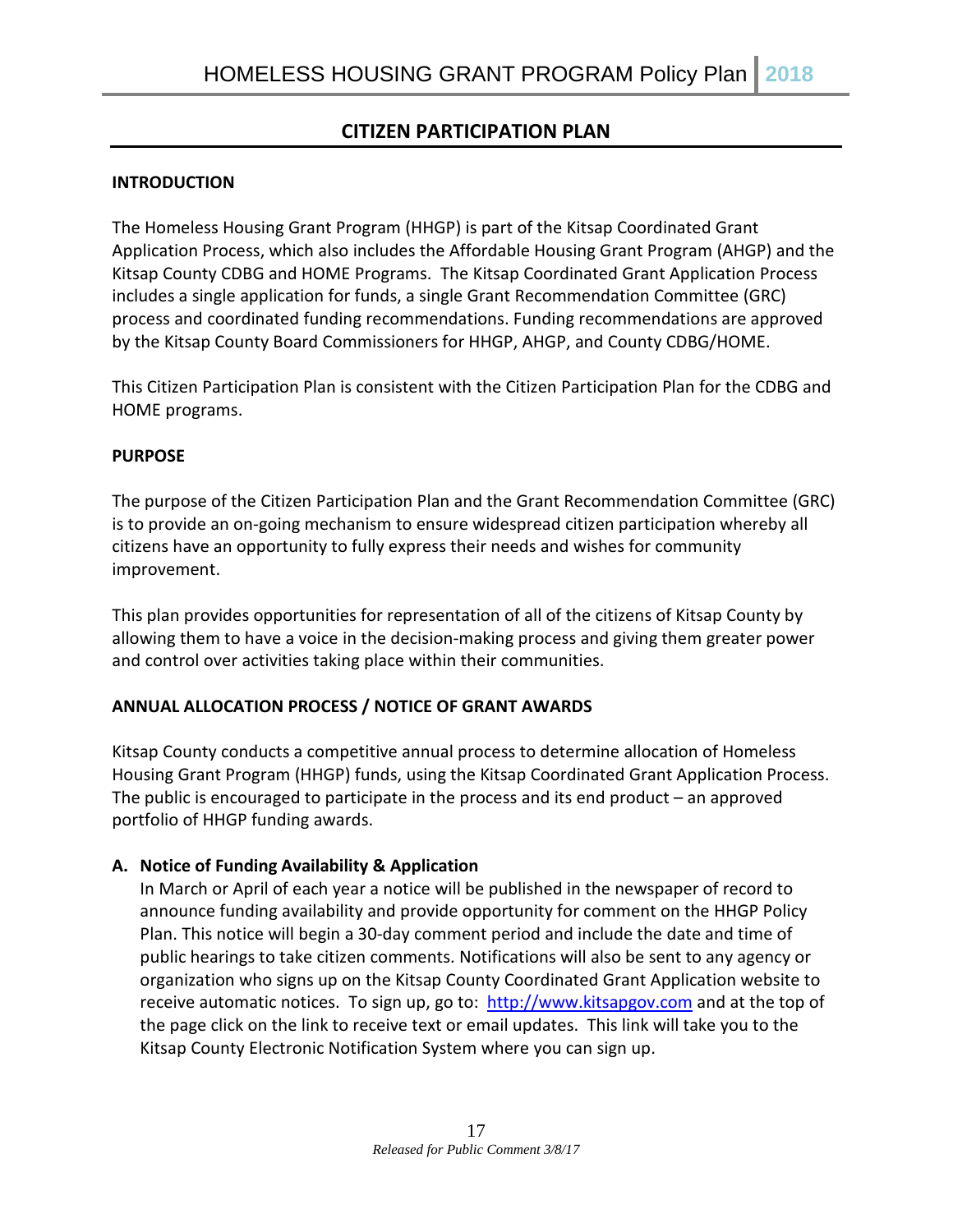Upon approval of the Policy Plan by the Kitsap County Board of Commissioners, information about the application and technical assistance will be available from:

> Housing and Homelessness Program Kitsap County Department of Human Services 345 6th Street, Suite 400, Bremerton, WA 98337 <http://www.kitsapgov.com/hs/housing> or by contacting staff: Kirsten Jewell, [kjewell@co.kitsap.wa.us,](mailto:kjewell@co.kitsap.wa.us) 360-337-7286

Applications will be made available in a format accessible to persons with disabilities upon request. Application instructions and due date are included in the Notice of Funding Availability (NOFA) and will be provided at the technical assistance session and on the Kitsap County website.

Applications must be submitted electronically via the internet.

#### **B. Technical Assistance**

At least one technical assistance session will be held for those interested in applying for funding. During the session, staff will provide information to citizens concerning who can apply for funds, funds expected to be available, the range of activities that may be undertaken, priorities for funding, application submission requirements, the application deadline, and how decisions concerning funding will be made. The date and time of the technical assistance session(s) will be published in the NOFA, and included in the schedule posted on the web site.

In addition to the Technical Assistance described above, Kitsap County Housing and Homelessness Program staff is also available by appointment for one-on-one Technical Assistance to provide guidance to citizens and organizations regarding specific project considerations.

At any time, any citizen may contact Kitsap County Housing and Homelessness Program staff for technical assistance or general information in relation to programs described in this Plan. The staff will help citizens understand HHGP and AHGP funded programs, the procedures for submitting proposals, the Citizen Participation Plan and other program requirements so they can effectively participate in HHGP and AHGP programs and the funding process.

#### **C. Application Review and Rating Process**

Applications will go through a multi-stage review process. Stage 1 is a qualification review utilizing specific criteria to determine if the application meets the minimum submission requires to continue forward. Stage 2 is a review and scoring process by citizen reviewers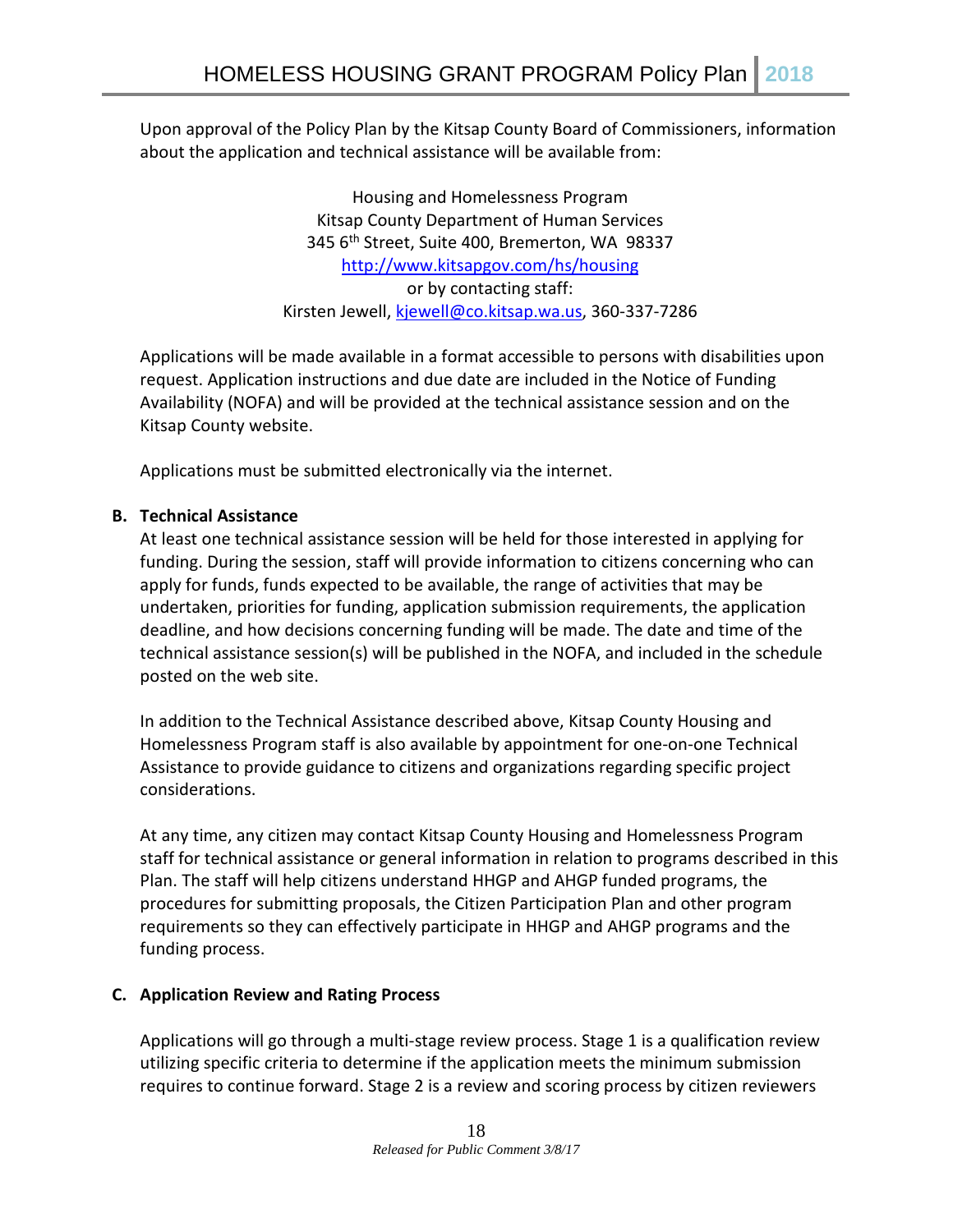and staff. Stage 3 is determining funding awards. The review process for each stage is detailed below.

#### **Stage 1: Qualification Review**

Applications are reviewed for potential disqualification using the following process:

- 1. Applications are reviewed for completeness, soundness, and eligibility against the following criteria. Applications meeting one or more will be disqualified. At least two different staff members must agree that an application should be disqualified.
	- a. Amount requested is not consistent among narrative questions, Sources of Financing form, Budget form, and/or Applicant Information.
	- b. Missing or blank attachments or forms or using old versions of forms;
	- c. Project or applicant organization is not eligible for any of the funding sources;
	- d. Project does not meet a priority identified in the Kitsap County and City of Bremerton Consolidated Plan 2016 – 2020 (for CDBG and HOME funds) or does not fall under a strategy identified in the Kitsap Homeless Housing Plan: 2016 Update or is not an existing program (for HHGP and AHGP funds)
	- e. Project is not an eligible activity under legislation;
	- f. Does not meet a required match (CDBG/HOME Capital applications only, does not apply to homeownership housing programs); or
	- g. Wrong application type is submitted for project.
- 2. Applicants will be notified of the results of the Stage 1 Review via email, either:
	- a. Application is moving to Stage 2 and the applicant will be contacted to schedule an interview; or
	- b. Application is disqualified and the basis for disqualification is provided.

#### **Stage 2: Review and Scoring**

Applications are reviewed and scored for organizational capacity, financial soundness, and project priority.

- 1. Staff members review and score all areas of the application utilizing scoring criteria specific to each application type.
- 2. Grant Recommendation Committee (GRC) members make funding recommendations using the following process:
	- a. Review, evaluate, and score each application using review and scoring guides specific to each application type; and
	- b. Conduct interview with each applicant and score applicant interviews.

#### **Homeless and CDBG Services Application Interviews**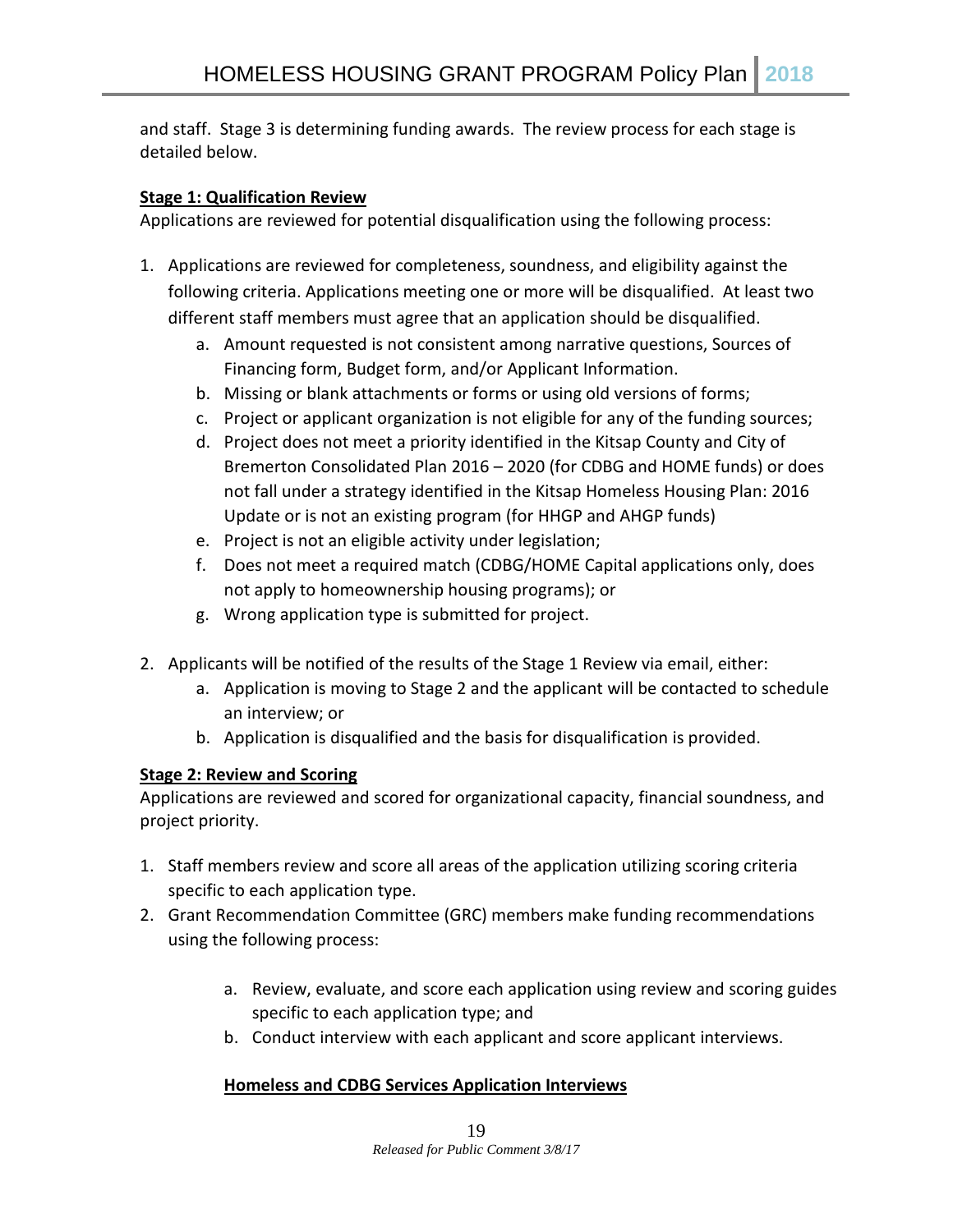- $\triangleright$  Includes application types: CDBG Services, Homelessness, Economic Development Microenterprise, and CHDO Operating
- $\geq 20$  minutes in length which includes 10 minute agency presentation and 10 minute question/answer.

#### **Affordable Housing and Economic Development Application Interviews**

- $\triangleright$  Includes application types: Housing (including CHDO Projects), Capital Economic Development Applications, Affordable Housing, and Operations and Maintenance
- $\geq$  35 minutes in length which includes 15 minute agency presentation and 20 minute question/answer. O&M interviews are 20 minutes.
- c. Assign a priority ranking and recommend funding awards to projects.

#### **Stage 3: Funding Awards**

The funding recommendations go through a multi-step process, prior to finalizing the award amount.

- 1. **Grant Recommendation Committee (GRC)**  All Stage 2 applications will have a final score comprised of the staff application review score, GRC application review score, and GRC interview score. The GRC will use the finalized score of projects to assist in making funding recommendations and contingencies.
- 2. **Kitsap County Board of Commissioners** The BoCC receives the recommendations from the Grant Recommendation Committees, holds a public comment period and a public hearing, and makes awards and contingencies.
- 3. **Final Awards** Funding recommendations were made based on estimated funds. Once the actual amounts are known for each fund type (CDBG, HOME, HHGP, AHGP), project awards will be adjusted based on the contingency set by the GRCs and approved by the Board of Commissioners.

#### **D. Grant Recommendation Committee**

There are two Grant Recommendation Committees (GRCs):

- The Homeless and CDBG Services GRC reviews applications for public services, rental assistance and all homeless projects.
- The Affordable Housing and Economic Development GRC reviews housing, capital improvements, economic development, CHDO operating, and operations and maintenance.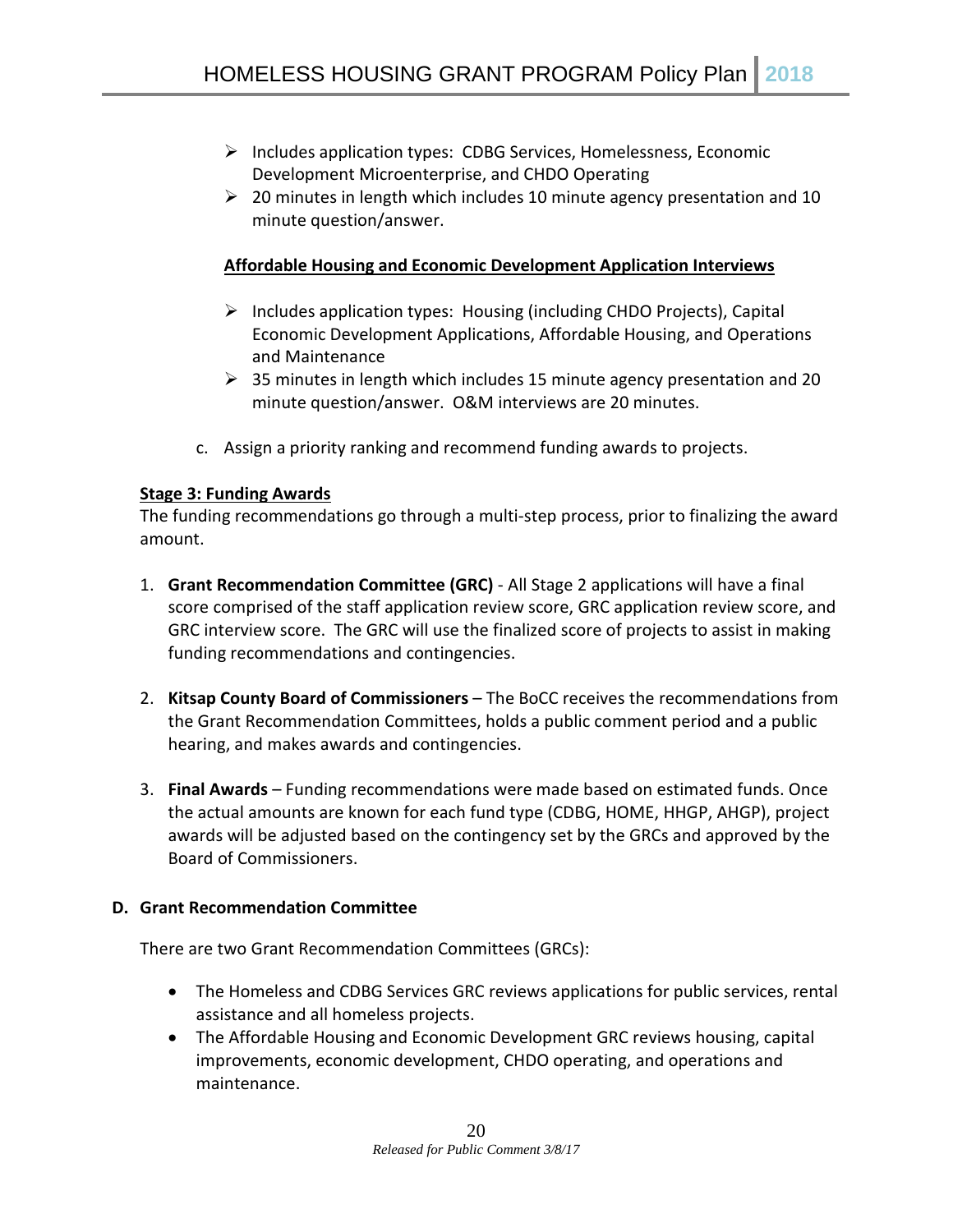Both GRCs play an integral role in the allocation of CDBG and HOME federal funds and HHGP and AHGP funds according to the needs of the community. While all GRC members must be well-versed in the needs of the community and be willing to participate in all the activities relevant to the GRCs, each individual GRC seeks members who demonstrate specific skills and experience.

- The Homeless and CDBG Services GRC seeks members who have experience in one or more of the following capacities: background working with non-profit community service providers as an employee, volunteer, board member or consumer; background with homeless programs; grant experience, project management, compliance monitoring and/or practical experience with HUD regulations.
- The Affordable Housing and Economic Development GRC seeks members who have experience in one or more of the following areas: affordable housing; construction or project management; mortgage lending; housing development; economic development; real estate; or architecture.

Each GRC will be comprised of 7 members as follows:

- Three members appointed by Kitsap County Commissioners.
- Four members, one each appointed by the cities of Bremerton, Bainbridge Island, Port Orchard, and Poulsbo.

GRC members are appointed to serve a two year term, and can be re-appointed to serve successive terms and/or additional terms.

#### **E. Conflict of Interest**

- a. No member of the GRC shall be beneficially interested, directly or indirectly, in any grant applications which may be made by, though, or under the recommendation of the GRC, in whole or in part, or which may be made for the benefit of his or her office, or accept, directly or indirectly, any compensation, gratuity or reward in connection with such contract from any other person beneficially interested therein (from RCW 42.23.030)
- b. No member of the GRC shall engage in any activity, including participation in the selection, award, or administration of a grant award or contract if a conflict of interest, real or apparent, exists.
- c. Additional information on Remote Interest and Potential Bias by Prior Association can be found in the full Conflict of Interest Policy under Appendix C.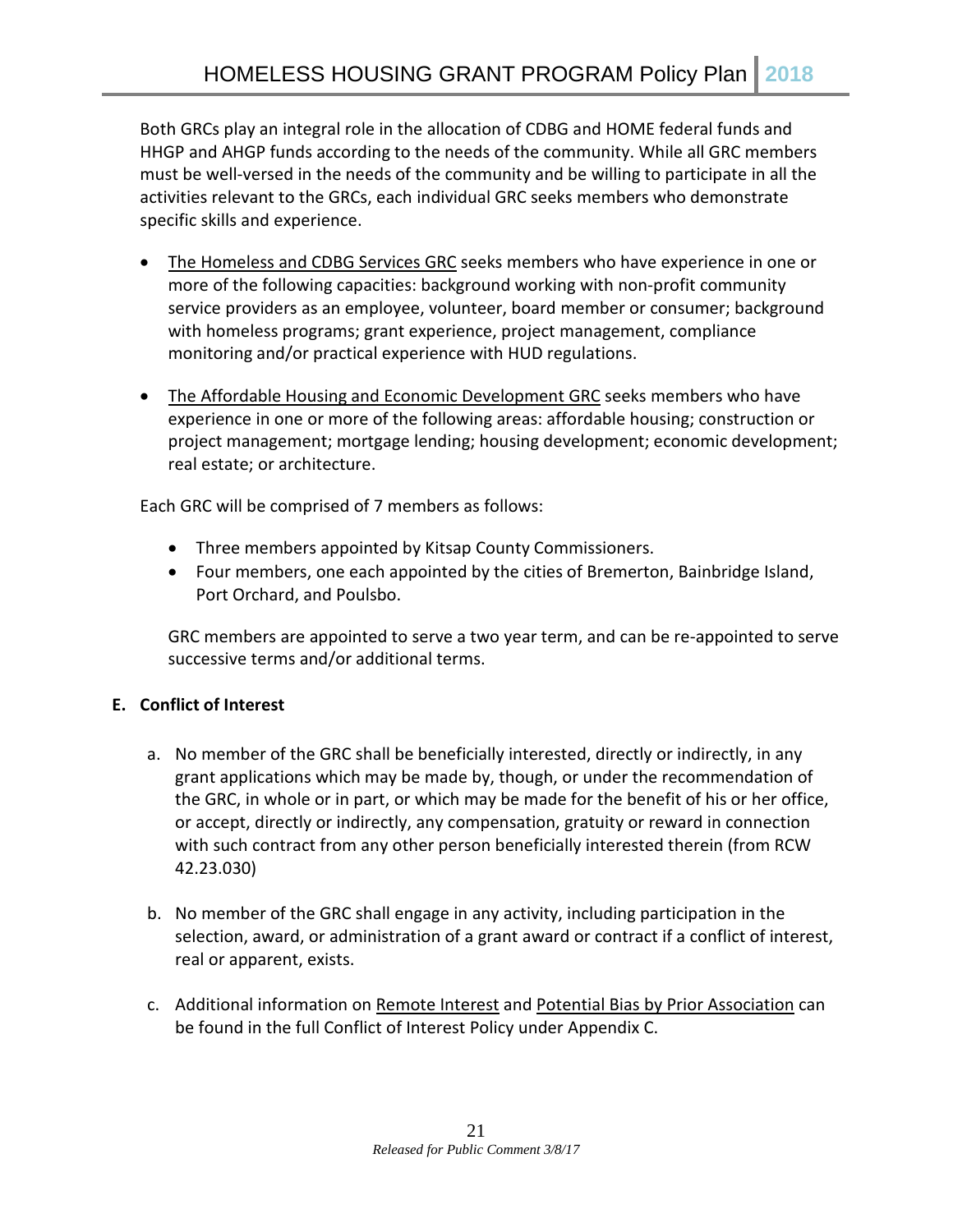#### **F. Funding Recommendations & Notice of Grant Awards**

Organizations submitting applications will be notified whether or not the GRC has recommended their application for funding. The notification will include the date, time, and place of the public hearings, during which the recommendations will be considered by the Kitsap County Board of Commissioners.

All projects approved for funding will be included in the Notice of Grant Awards. A summary of each Notice of Grant Awards will be published on the KRCC website. The summaries will describe the contents and purpose of the Notice of Grant Awards, and include a list of locations where copies of the entire Notice of Grant Awards may be examined. Citizens will be provided a period of at least 30 days to review and comment on the plans. Comments or views of citizens will be considered at the public hearings.

#### **PUBLIC HEARINGS**

Public hearings are held in order to obtain the public's view and to provide the public with the City and County's responses to public questions and proposals. A public hearing is held in May for the adoption of the next Policy Plans. A second hearing is held in October or November to review the proposed use of funds before the Kitsap County Board of Commissioners makes the grant awards.

Notification of the public hearings and of 30-day comment periods will be published in the newspaper of record and will afford citizens, public agencies, and other interested parties a reasonable opportunity to examine the proposed plans and to submit comments. Public hearings will be held during the regular meeting of the Kitsap County Board of Commissioners in the Commissioners Chambers of the Kitsap County Administrative Building in Port Orchard. These meeting times and agendas can be obtained at [http://www.kitsapgov.com](http://www.kitsapgov.com/)

#### **PUBLIC COMMENTS**

Interested persons may submit comments in writing during the public comment periods, or orally at the public hearings. Written comments should be directed to:

> Housing and Homelessness Program Kitsap County, Department of Human Services 345 6th Street, Suite 400 Bremerton, WA 98342 kjewell@co.kitsap.wa.us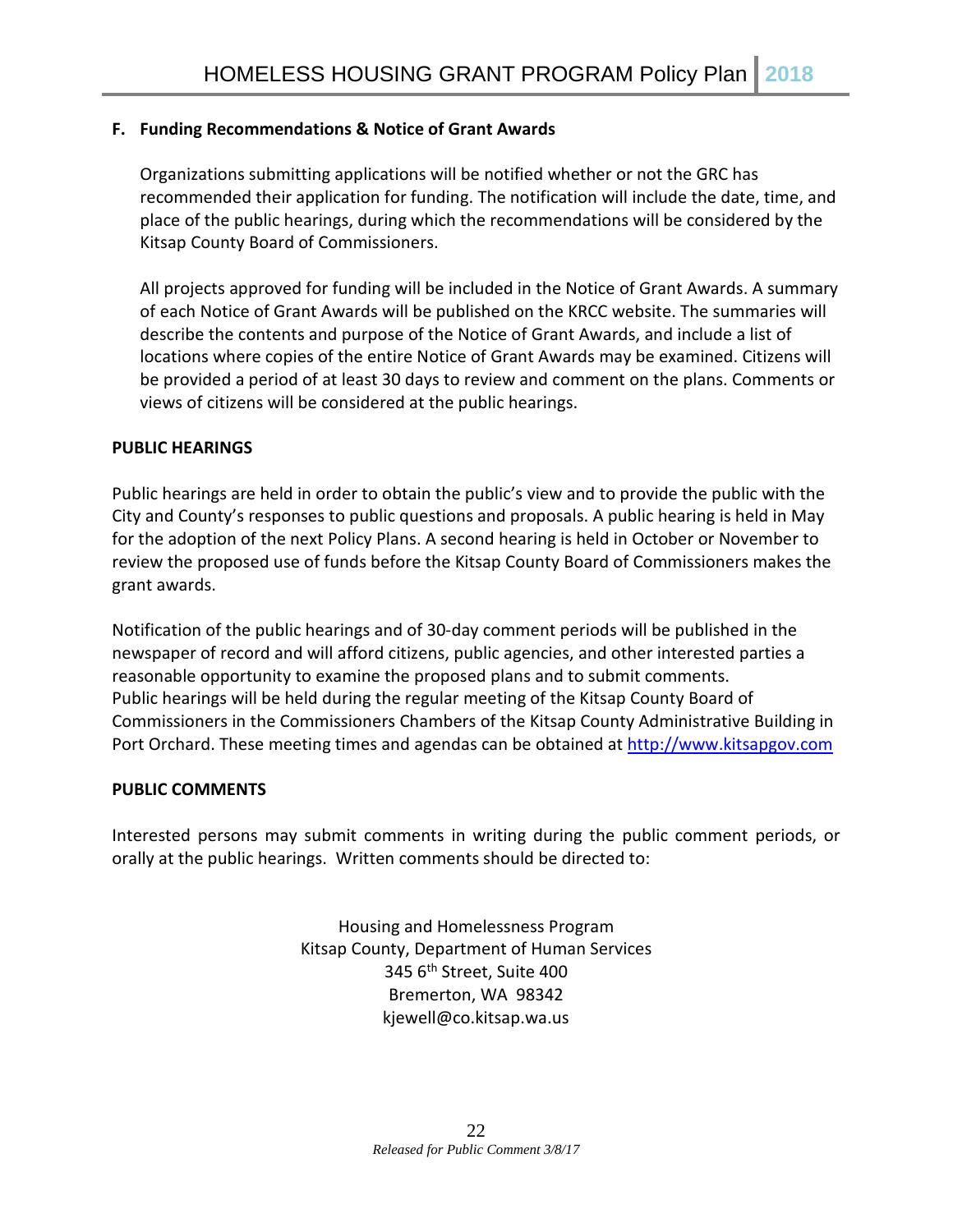#### **COMPLAINTS**

All written citizen complaints will be referred to the appropriate person(s) or agencies for action. Under normal circumstances Housing and Homelessness Program staff will respond to the person making the complaint within 15 days. All complaints and responses will be kept on file.

#### **RESOURCES**

**Newspaper of Record:** Notification will be placed in the following newspaper under Legal Notices at least ten days before a public meeting is held concerning a program described in this plan:

#### **The Kitsap Sun** *or* **Kitsap Newspaper Group**

*(Kitsap County selects the Newspaper of Record each June)*

Notices may also be published on the Kitsap County website:

#### <http://www.kitsapgov.com/hs/housing>

The notice will indicate when and where the public meeting will be held. Meetings are generally held at the following location:

> Kitsap County Administrative Building, Commissioners Chambers 614 Division Street Port Orchard, WA 98366

The Kitsap County Housing and Homelessness Program utilizes Kitsap County's electronic notification system. Interested parties may sign up to receive email and text message updates on Kitsap Coordinated Grant Application activities. Go t[o www.kitsapgov.com](http://www.kitsapgov.com/) and click on the button on the right that says **Sign up for electronic notifications**.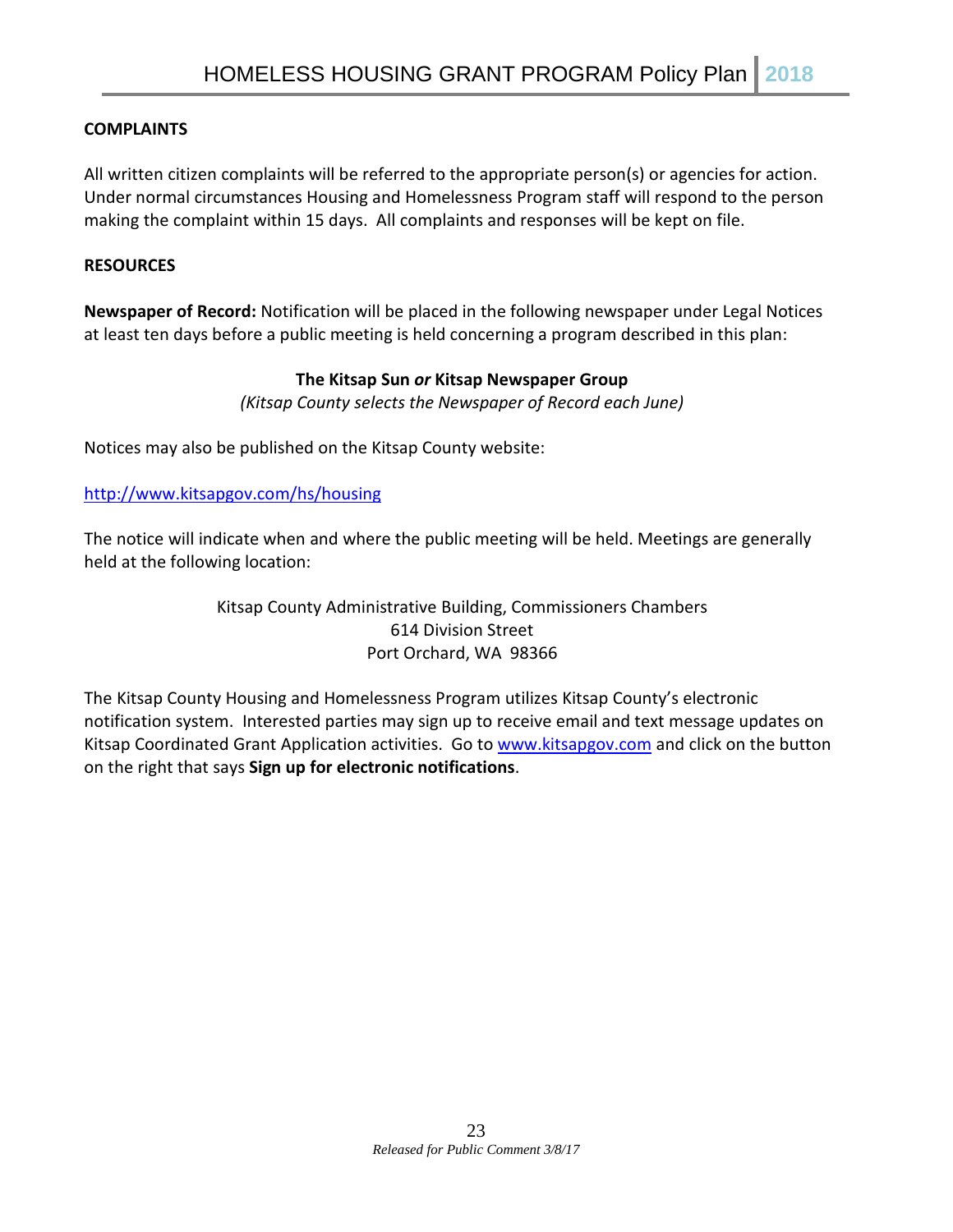# **Appendix B Acronyms & Glossary**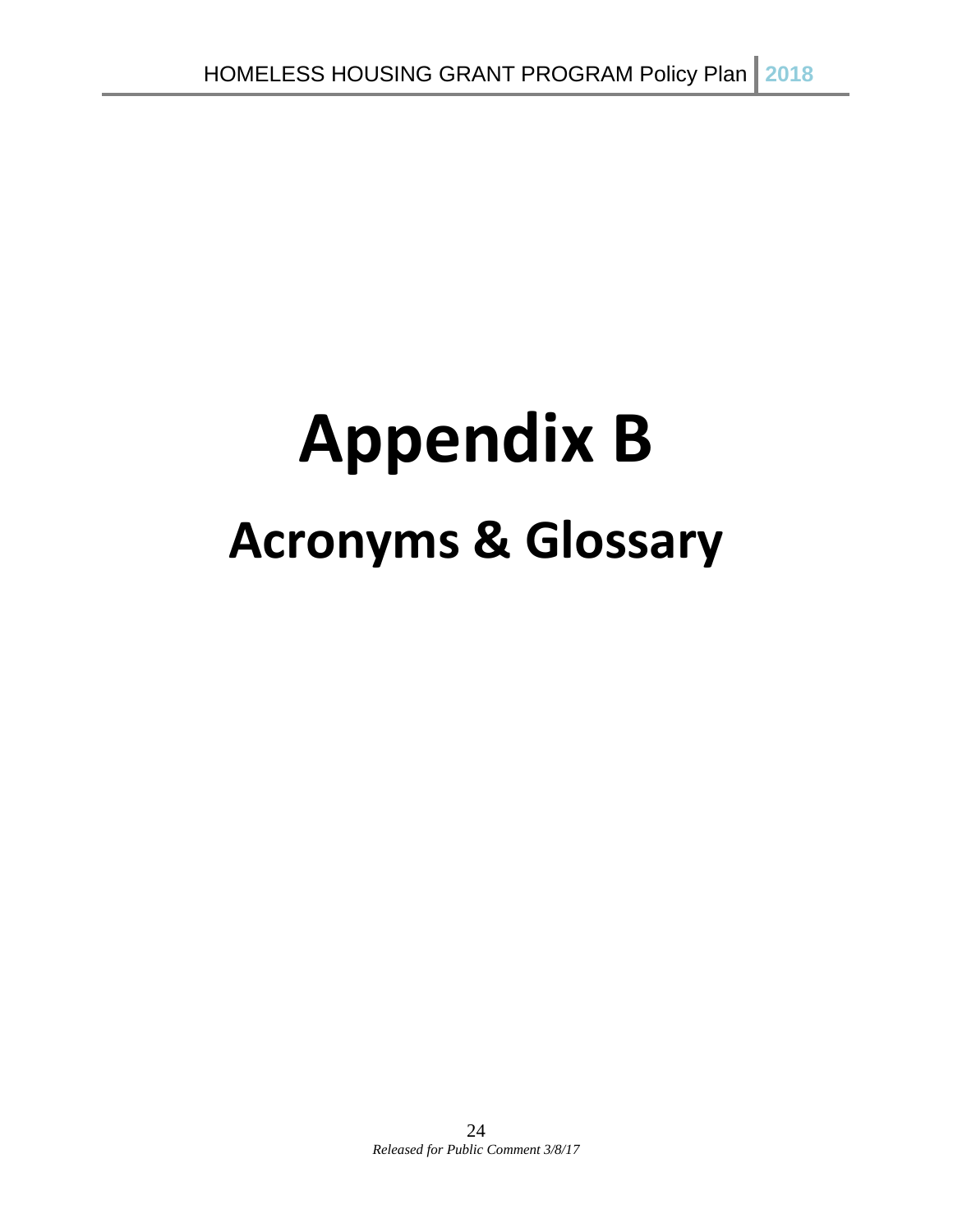#### *ACRONYMS*

- **AHGP.** Affordable Housing Grant Program
- **BoCC.** Kitsap County Board of Commissioners
- **CDBG.** Community Development Block Grant
- **GRC.** Grant Recommendation Committee
- **HB.** House Bill (of the Washington State legislature)
- **HHGP.** Homeless Housing Grant Program
- **HMIS.** Homeless Management Information System
- **HOME.** Although capitalized, this is not an acronym.
- **HUD.** U.S. Department of Housing and Urban Development
- **IRS.** U.S. Internal Revenue Service
- **KCoCC.** Kitsap Continuum of Care Coalition
- **NOFA.** Notice of Funding Available
- **WA.** State of Washington
- **WA Commerce.** Washington State Department of Commerce.

#### *DEFINITIONS*

**Administrative Expenses.** Those expenses directly associated with the recipient's administration of a project or program, such as salaries, supplies, equipment, accounting, phones, audits, benefits, travel, and indirect costs.

**Affordability.** Affordability is achieved when a household's rent or mortgage payment, plus utilities, does not exceed 30% of the monthly income for the targeted income group as adjusted for household size.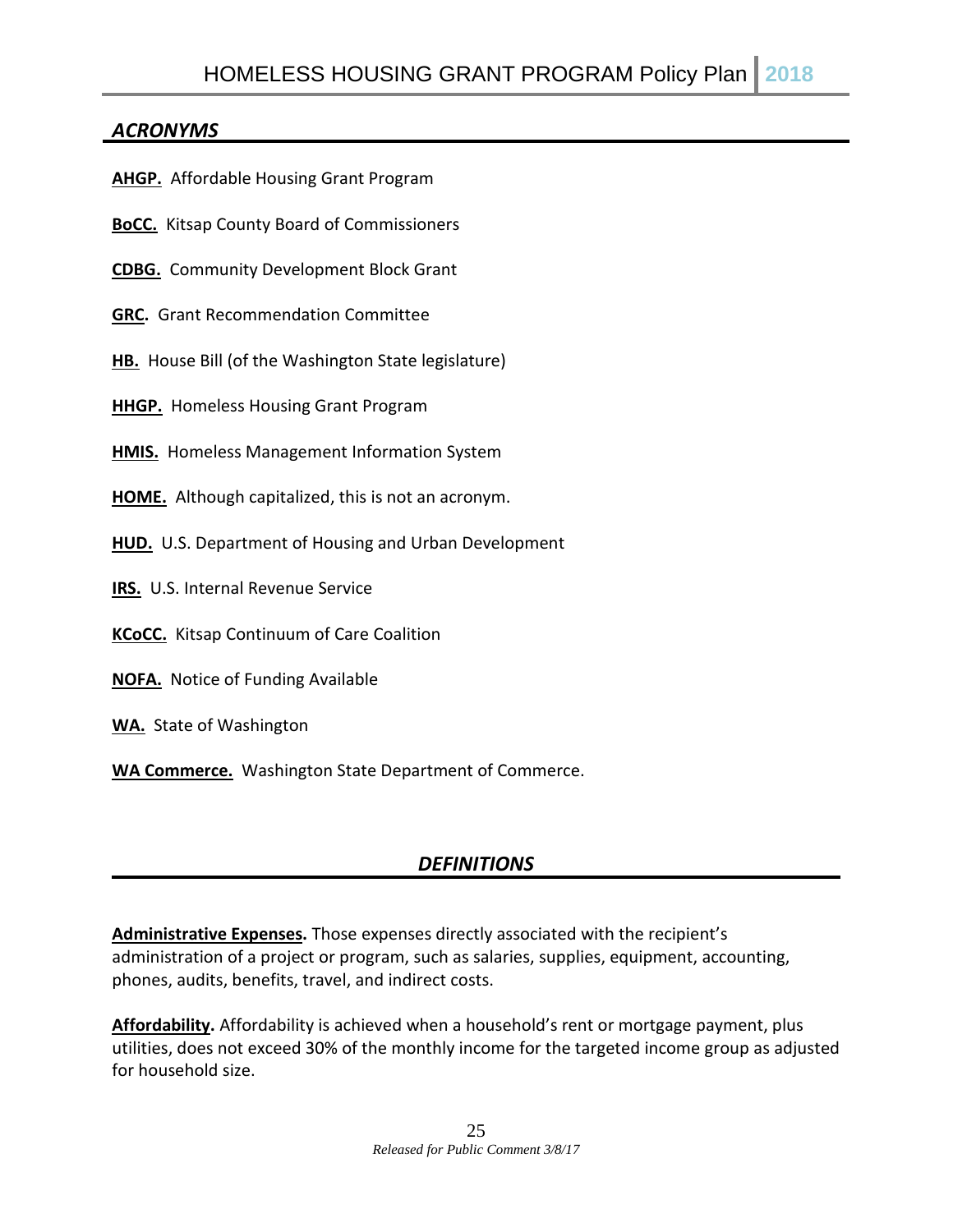**Cash Flow.** Gross income minus vacancy rate, operating expenses, reserves, debt service, and taxes.

**Grant Recommendation Committee (GRC).** A group of seven citizens meeting specific qualifications, who develop funding recommendations for approval by the Kitsap Board of County Commissioners.

**Citizen Participation Plan:** This plan is prepared to facilitate and encourage public participation and involvement in the Homeless Housing Grant Program.

**Committed Funds.** Funds committed to a project by a project funding source. The award amount, terms and uses of the committed funds are documented in a letter to the applicant. A copy of this award letter is included with the application.

**Conditional Funds.** Funds committed, with conditions, to a project by a project funding source. The conditions of the commitment, amount, terms, and uses are documented in a letter to the applicant. A copy of the letter is included with the application.

**Consultant Fees.** Fees paid to a third party developer consultant for costs associated with implementation of a project.

**Homeless Housing Grant Program.** The local grant program established by WA State legislation, House Bill 2163, and subsequently amended by various other legislative bills. This grant program has also been referred to in the past as "2163 Program," "Homeless Housing Assistance Act Grant Program," and "HHAA."

**Homelessness.** The Kitsap Homeless Housing Plan defines this as: an individual or family who is not able to acquire and maintain permanent, safe, affordable, and decent housing.

The Kitsap County Homeless Housing Plan includes the following definitions of homelessness:

- Chronic experience homelessness for a year or longer or three or more episodes of homelessness in three years.
- Episodic multiple episodes of homelessness that are short or long term.
- Situational or transitional one time and short-term experience.

**Homeless Housing.** Various types of homeless housing are defined as follows in the Kitsap Homeless Housing Plan:

Emergency Shelter – Allows a stay of up to 90 days at no cost. Generally, includes supportive services such as job search assistance, child care, financial counseling, etc…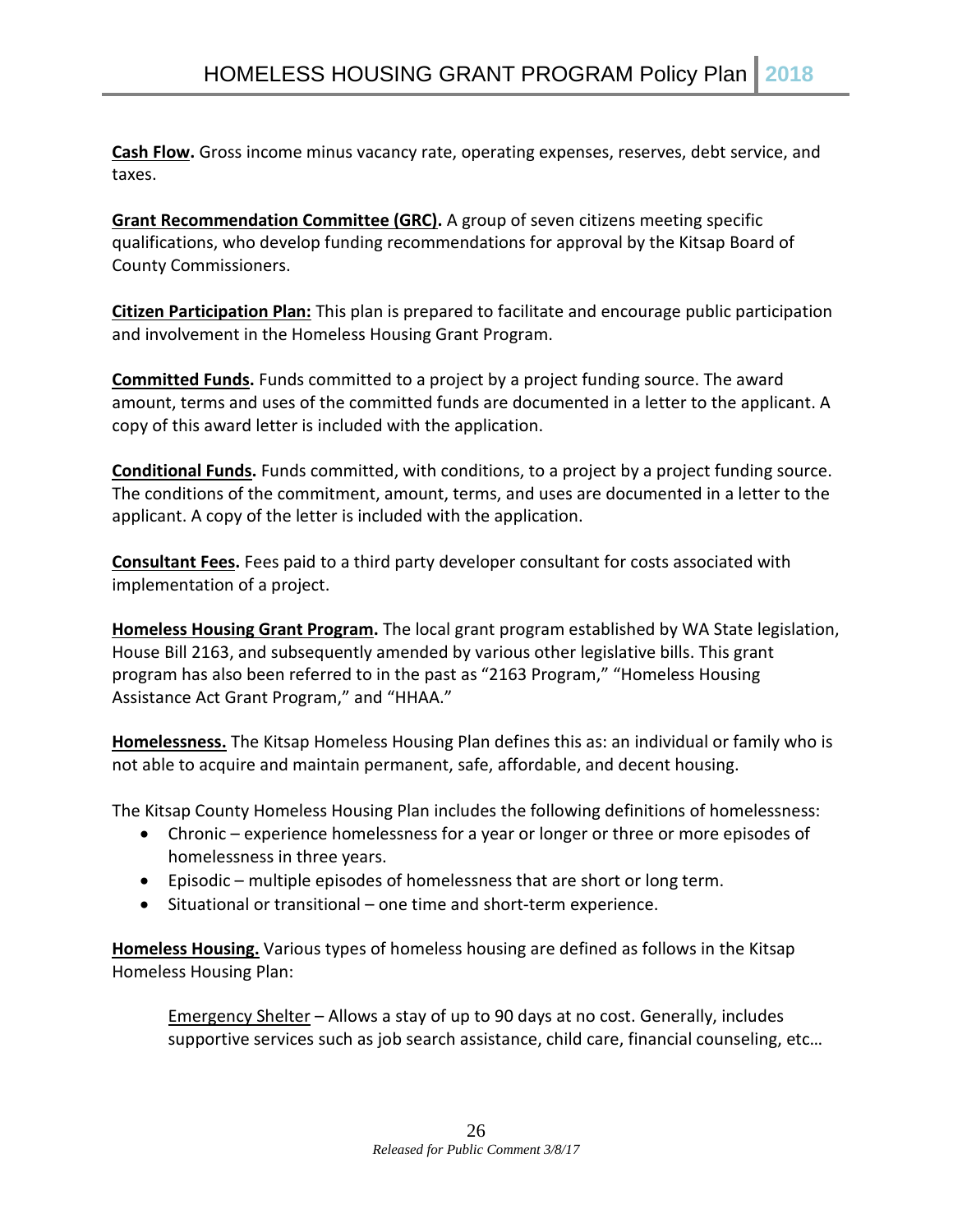Transitional or Supportive Housing – Allows a stay of 1-2 years with rent typically set at 30% of client's income. Supportive services are included to prepare individuals to obtain housing and live self-sufficiently.

Permanent Supportive Housing – Permanent housing offered at below market rates that can serve particular populations in need of ongoing supportive services and assistance, such as the mentally or developmentally disabled, those with chronic substance abuse, or others with special needs.

Supportive Services - Services, other than providing physical housing, that assist an individual or household to remove barriers to acquiring and maintaining housing (Objective 8 in the Homeless Housing Plan includes a list of examples).

Community Land Trust – An affordable housing program wherein a nonprofit community land trust acquires and holds land, on behalf of the community, and leases it to individuals who own buildings on the land, thereby maintaining affordable housing.

**Interlocal Agreement.** Agreements made to ensure the cooperation of units of local government which form consortiums for the purpose of obtaining funding.

**Low- and Moderate-Income Households (LMI):** These are households earning less than 80% of the area median income (AMI). They are broken down into the following income designations:

- **Extremely Low-Income:** households with incomes less than 30% of the area median family income adjusted for household size.
- **Low-Income:** households with incomes between 31% and 50% of the area median income, adjusted for household size.
- **Moderate-Income:** households with incomes between 51% and 80% of the area median income, adjusted for household size.

**Low- and Moderate-Income Area Neighborhood (LMA):** In general, this is defined as census tracts or block groups where a minimum of 51% of the residents have low or moderate incomes (i.e. not exceeding 80% of the area median income).

**Median Family Income:** HUD releases income limits annually for its programs. Income limits are calculated using American Community Survey and Census data. Data for Kitsap County is based on the Bremerton-Silverdale Metropolitan Statistical Area (MSA). Incomes are indexed by household size.

**Operating Support:** Financial assistance used to supplement the day-to-day operations of a project.

**Program:** An ongoing set of services that are provided to clients in order to achieve specific results. A program may also include the provision of housing.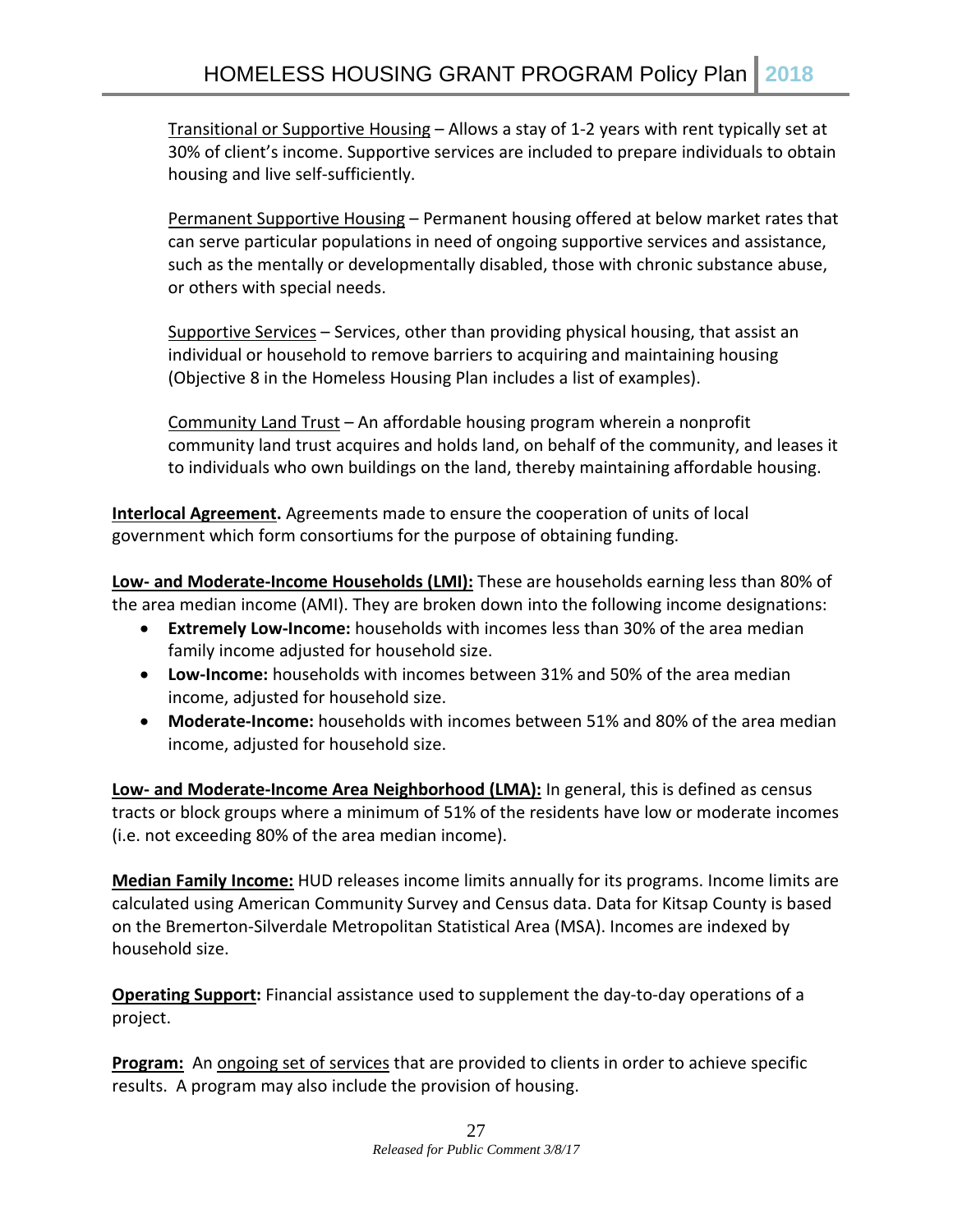**Program Year:** The program year for the HHGP and AHGP programs is January 1 through December 31, which is the same as the County's fiscal year.

**Project**: A specific time-limited set of tasks to be executed within certain cost constraints and other defined parameters.

**Project Management.** Costs directly related to managing the project to the point of completion normally paid to a third party.

**Project Soundness.** The feasibility, sensibility, and effectiveness of the project to meet a defined community need and the organizational strength and capacity to bring the project to completion.

**Proposed Funds.** Funds which have been or will be requested from a potential project funding source.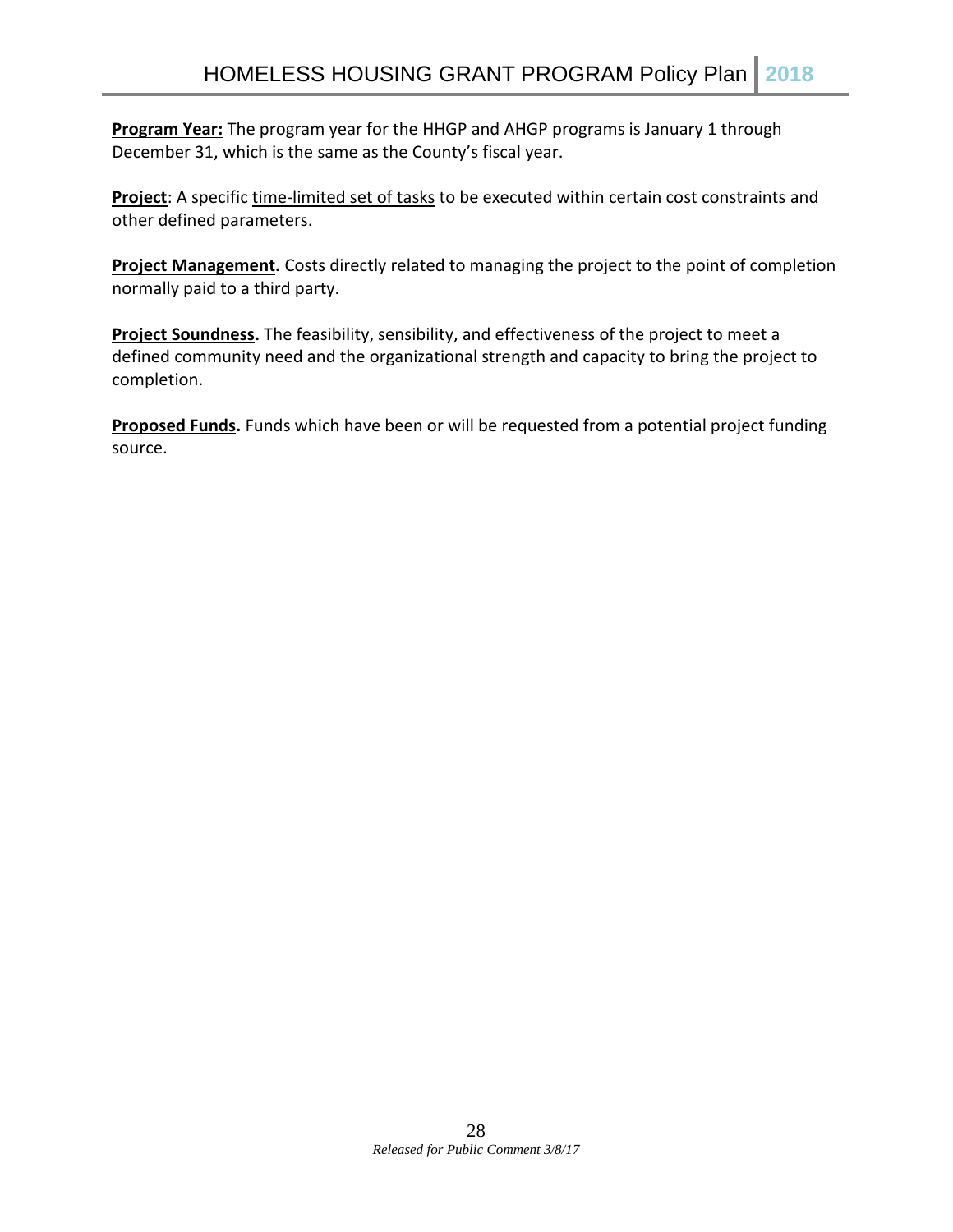# **Appendix C Conflict of Interest Policy**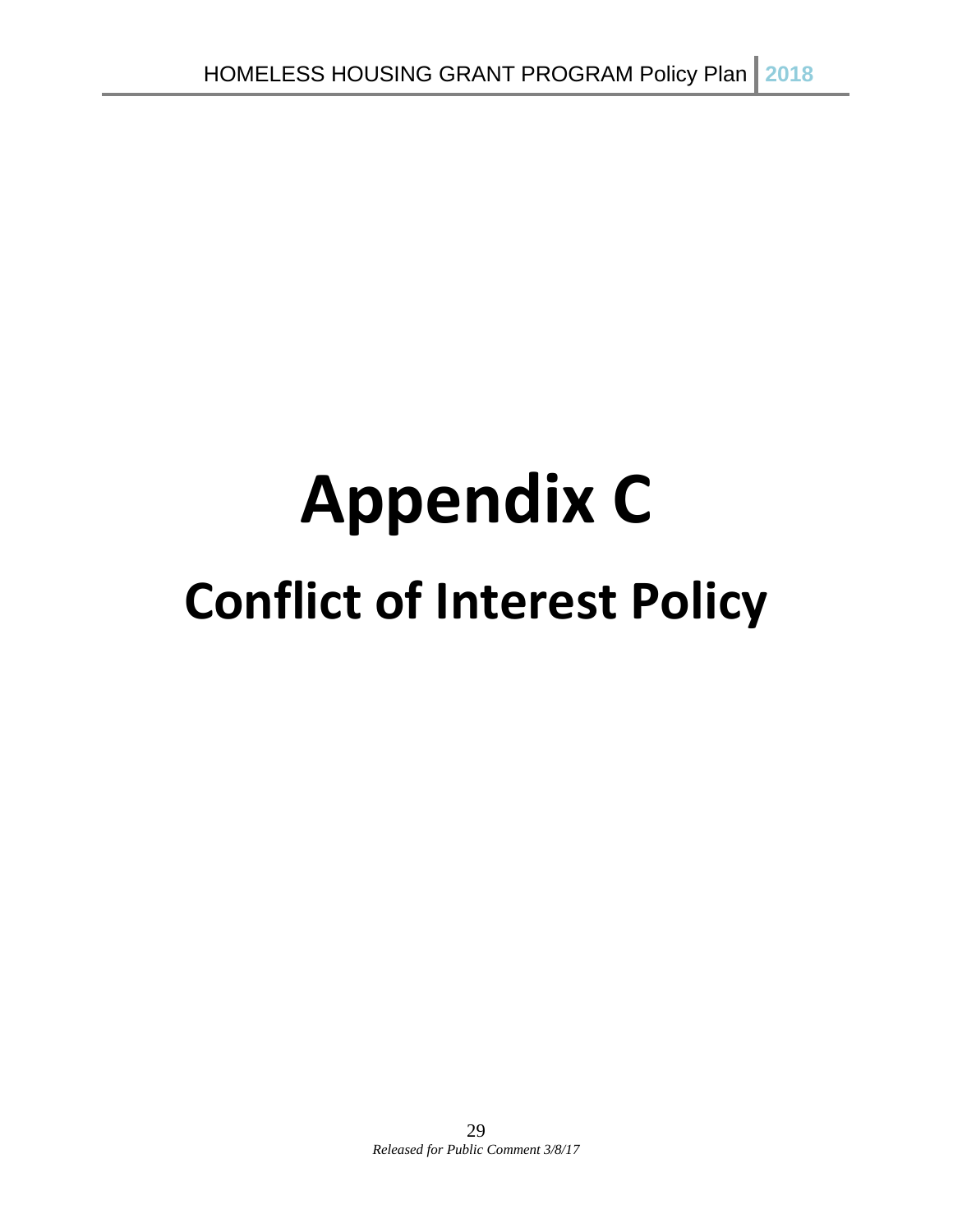## **Conflict of Interest Policy Kitsap Coordinated Grant Application Process**

From time to time, community volunteers who are appointed to the Grant Recommendation Committees (GRC) have prior experience with one of the applicants or programs requesting grant funding. The following guidelines are intended to clarify what should happen in these cases to avoid real or perceived conflict of interest.

#### 1) Conflict of Interest:

- a. No member of the GRC shall be beneficially interested, directly or indirectly, in any grant applications which may be made by, though, or under the recommendation of the GRC, in whole or in part, or which may be made for the benefit of his or her office, or accept, directly or indirectly, any compensation, gratuity or reward in connection with such contract from any other person beneficially interested therein (from RCW 42.23.030)
- b. No member of the GRC shall engage in any activity, including participation in the selection, award, or administration of a grant award or contract if a conflict of interest, real or apparent, exists.

#### 2) Remote Interest:

- a. A GRC member is not interested in a contract, within the meaning of 1.a. above, if the member only has a "remote interest" in the contract and the extent of the interest is disclosed to the GRC and staff at the beginning of the review process and is noted in the official minutes prior to the recommendation of the contract. (from RCW 42.23.040)
	- i. As used in this section "remote interest" means:
		- 1. That of a non-salaried officer of a non-profit corporation;
		- 2. That of an employee or agent of a contracting party where the compensation of such employee or agent consists entirely of fixed wages or salary;
		- 3. That of a landlord or tenant of a contracting party;
		- 4. That of a holder of less than one percent of the shares of a corporation or cooperative which is a contracting party.
	- ii. Even if the GRC member's interest is only remote, the member cannot influence or attempt to influence any other GRC member in the award of a contract they are remotely interested in. For purposes of this provision, influence or attempt to influence includes any of the following: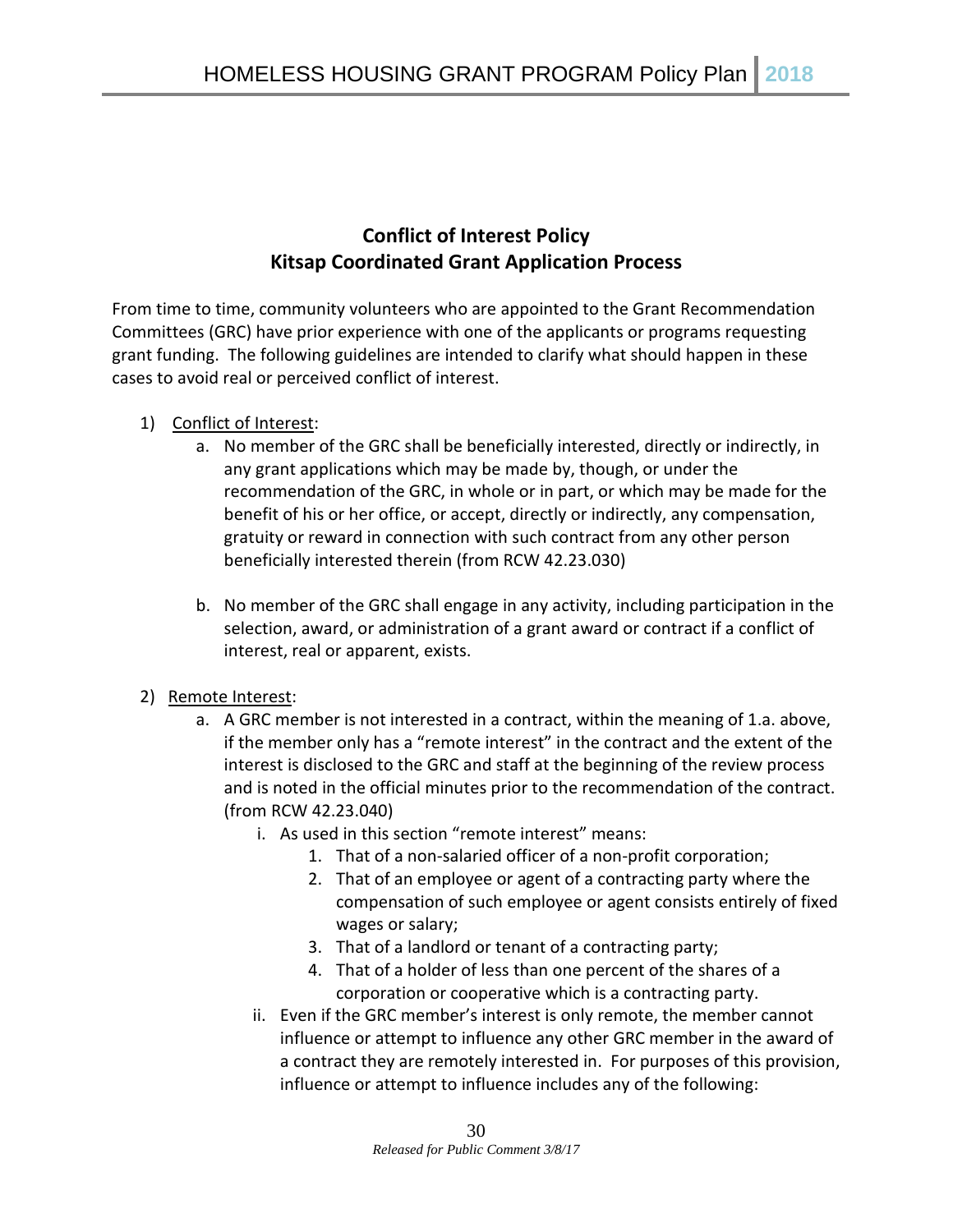- 1. Scoring the grant application;
- 2. Discussing the grant application with other GRC members;
- 3. Joining the audience, acting on behalf of the applicant, or interacting in any manner with members of the GRC;
- 4. GRC members should physically leave the room when the remaining GRC members discuss the matter. This removes any potential claim that the GRC member has attempted to exert undue influence over the other GRC members.
- 3) Potential Bias by Prior Association:
	- a. A GRC member may have a "potential bias by prior association" if they have had an interest or remote interest in the past, but do not meet these definitions during the time they are serving on the GRC, or who have personal prior experience with an applicant including serving as a board member in the past, being employed in the past, or being a current or past volunteer. In the event of a potential bias by prior association:
		- i. The GRC member should disclose to the GRC and staff the nature of their prior association at the beginning of the application review process.
		- ii. They should not score that grant application.
		- iii. The GRC member may be present for the interview and discussion of the grant application, but should not attempt to influence any other GRC member in the recommendation or award of a contract. If a GRC member does not feel that they can be objective for the interview and/or the discussion, they may choose to physically remove themselves.
- 4) Conflicts Disclosed. The staff should advise GRC members before the process begins that members need to disclose, in advance, any remote interest, potential bias by prior association that they have, or relatives serving as staff to any applicants. It is recommended that the disclosures be done in writing.
- 5) Voting and Recommendations.
	- a. The GRC member should recuse themselves from voting on any recommendation that would include applications in which they have a remote interest in or with whom they have a potential bias by prior association.
	- b. If the final recommendations of the GRC are consolidated into a single motion, then the GRC member may participate in the vote so long as their participation in the discussion does not influence or attempt to influence the outcome with respect to the applicant in which they have a remote interest in or with whom they have a potential bias by prior association.